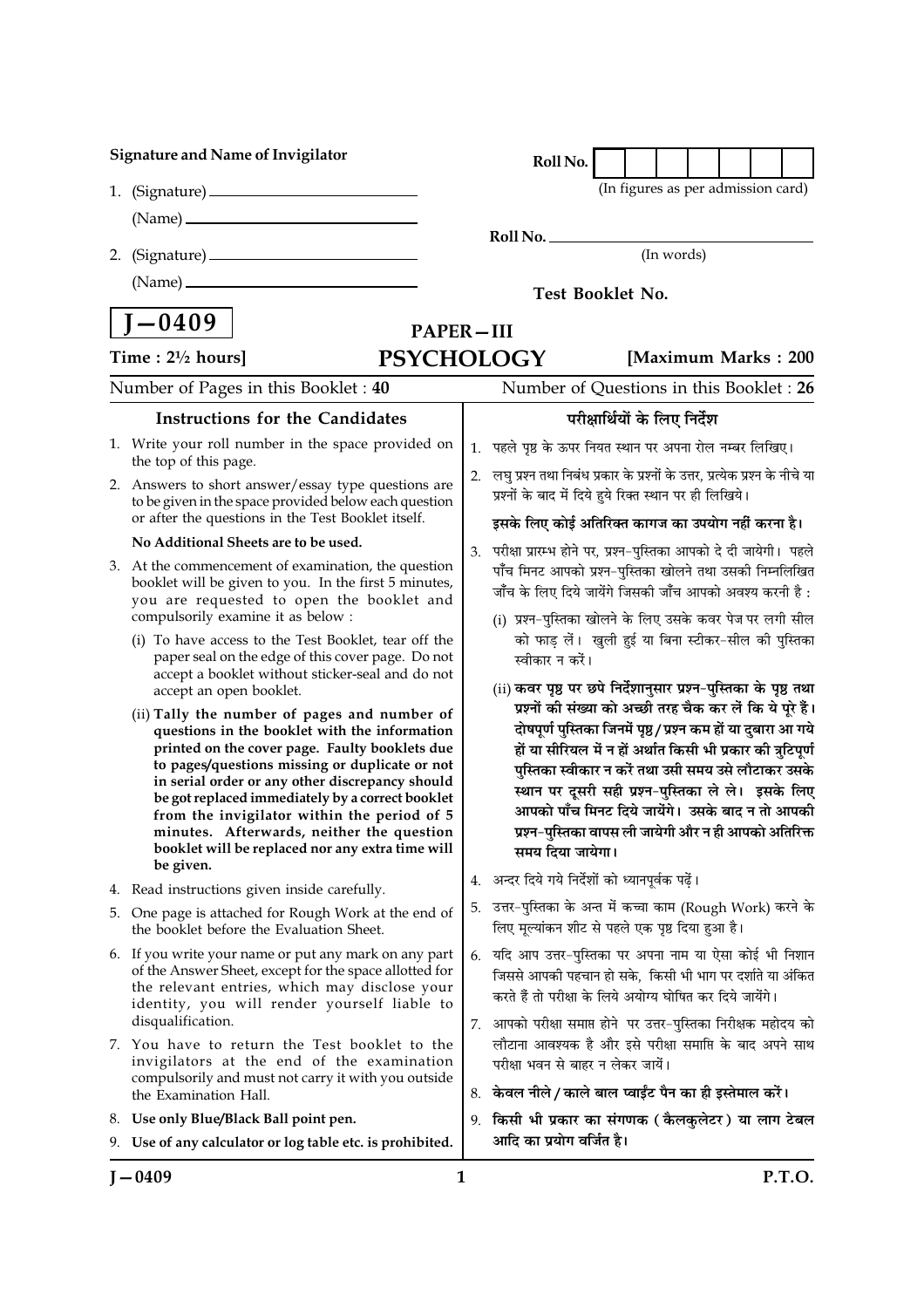# **PSYCHOLOGY** मनोविज्ञान

**PAPER-III** प्रश्न-पत्र-III

- NOTE: This paper is of two hundred (200) marks containing four (4) sections. Candidates are required to attempt the questions contained in these sections according to the detailed instructions given therein.
- यह प्रश्नपत्र दो सौ (200) अंकों का है एवं इसमें चार (4) खंड है। अभ्यर्थियों को इन में समाहित नोट $:$ प्रश्नों का उत्तर अलग दिये गये विस्तृत निर्देशों के अनुसार देना है।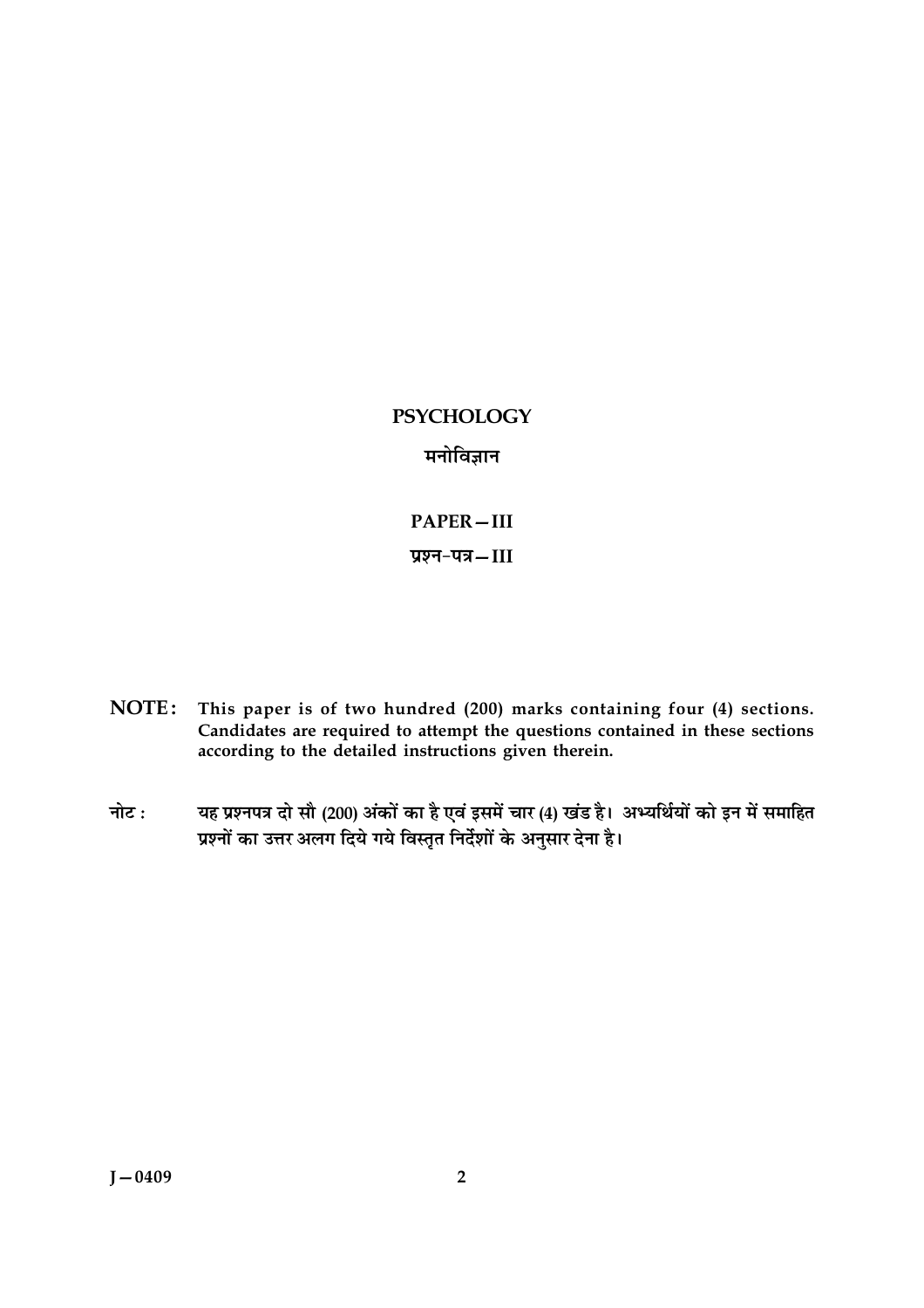#### **SECTION - I**

#### खण्ड – 1

Note: This section contains five (5) questions based on the following paragraph. Each question should be answered in about thirty (30) words and each carries five (5) marks.

 $(5x5=25 \text{ marks})$ 

इस खंड में निम्नलिखित अनुच्छेद पर आधारित **पाँच (5)** प्रश्न हैं। प्रत्येक प्रश्न का नोट $\cdot$ उत्तर लगभग **तीस ( 30 )** शब्दों में अपेक्षित है। प्रत्येक प्रश्न **पाँच ( 5 )** अंकों का है।  $(5x5=25 \text{ 3} \cdot \text{5})$ 

#### Read the passage below and answer questions 1 to 5 upto 30 words for each answer.

There are facial expressions, body movements and actions, which indicate to others how a person feels. Frowns, smiles and sad expressions combine with hand gestures, the turning of one's body and spoken words to produce an understanding of emotion. People fight, run, kiss and yell along with countless other actions stemming from emotions they feel. Facial expression can vary across different cultures, although some aspects of facial expression seem to be universal. Charles Darwin (1898) was one of the first to theorize that emotions were product of evolution and therefore, universal that is, all human beings, no matter what their culture, would show the same facial expression because the facial muscles evolved to communicate specific information to onlookers. Although Darwin's ideas were not in line with the behaviourist movement of the early and middle twentieth century, which promoted environment rather than heredity as the cause of behaviour, other researchers have since found evidence that there is a universal nature to at least seven basic emotions. Even children who are blind from birth can produce the appropriate facial expression as others, which strongly supports the idea that emotional expressions have their basis in biology rather than in learning. Although the emotions and the related facial expressions appear to be universal, exactly when, where and how an emotion is expressed may be determined by the culture. There are display rules that can vary from culture to culture.

# निम्नलिखित अनच्छेद पढें और 1 से 5 तक प्रश्नों को अधिक से अधिक तीस शब्दों में उत्तर दें।

कुछ आनन अभिव्यक्ति, शारीरिक गतियां एवम् क्रियाएं ऐसी होती हैं जो दूसरों को यह बतलाती हैं कि, व्यक्ति किस तरह का अनुभव करता है। घुरना, हंसी तथा उदास अभिव्यक्ति, हाथ के हाव–भाव, अपने शरीर की गतिविधियां तथा बोले गये शब्दों से संयोजित होकर संवेग का ज्ञान कराते हैं। लोग दुसरों की असंख्य क्रियाएं जो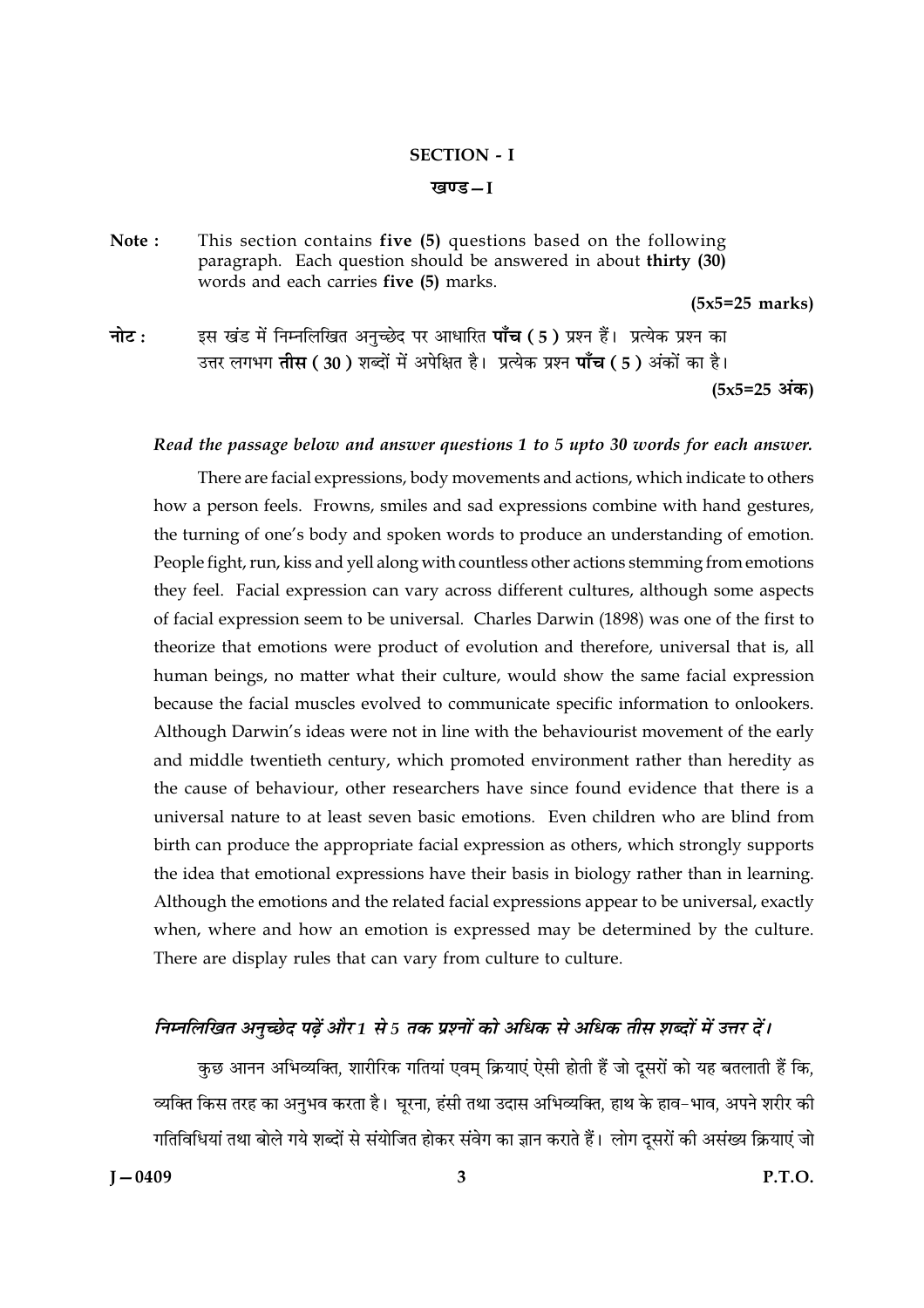विभिन्न तरह के संवेगों से उत्पन्न होते हैं, के साथ लडते, दौडते, चुंबन करते तथा कोलाहल करते हैं। आनन अभिव्यक्ति विभिन्न संस्कृतियों के परिपेक्ष्य में भिन्न हो सकते हैं हालांकि आनन अभिव्यक्ति के कुछ पहलु सब जगह दिखते हैं। चार्ल्स डार्विन ( 1898 ) सबसे पहले ऐसे व्यक्ति थे जिन्होंने यह सिद्धान्त यह बतलाया कि संवेग, विकास का प्रतिफल होता है। और इसलिये सार्वत्रिक होता है अर्थात् सभी मानव चाहे वह जिस संस्कृति के हों, समान आनन अभिव्यक्ति दिखलाते हैं क्योंकि आनन मांसपेशियां देखने वालों के नज़र में विशिष्ट सूचनाएँ संप्रेषित करने के लिये प्रारूपित होती हैं। हालांकि डार्विन का यह विचार आरंभिक एवम मध्य बीसवीं शताब्दी के व्यवहारवादी आंदोलन के अनुरूप नहीं था तथा जो प्रर्यावान को, न कि आनुवंशिकता के व्यवहार के कारण के रूप में देखता है, अन्य सोधकर्ताओं द्वारा यह सबत प्रदान किया गया है कि, सात मौलिक संवेगों के लिये कम से कम एक सार्वत्रिक प्रकृति होती है। यहां तक कि जन्म से अंधे बच्चे भी दूसरों के समान उचित आनन अभिव्यक्ति दिखलाते हैं जो मजबूती से इसका समर्थन करता है कि सांवेगिक अभिव्यक्ति का आधार जैवित न कि अधिगम में होता है, हालांकि संवेग तथा संबद्ध आनन अभिव्यक्ति सार्वत्रिक दिख पडता है। वास्तव में कम, कहां कैसे एक संवेग की अभिव्यक्ति होती है संस्कृति द्वारा निर्धारित होता है। कुछ प्रकटन नियम होते हैं जो एक संस्कृति से दूसरी संस्कृति तक परिवर्तित हो सकता है।

 $\mathbf{1}$ . Do you think that facial feedback hypothesis is a key to understanding basic emotions? क्या आप ऐसा सोचते हैं कि आनन पुर्ननवेश प्राक्कल्पना मौलिक संवेग की कुन्जी है ?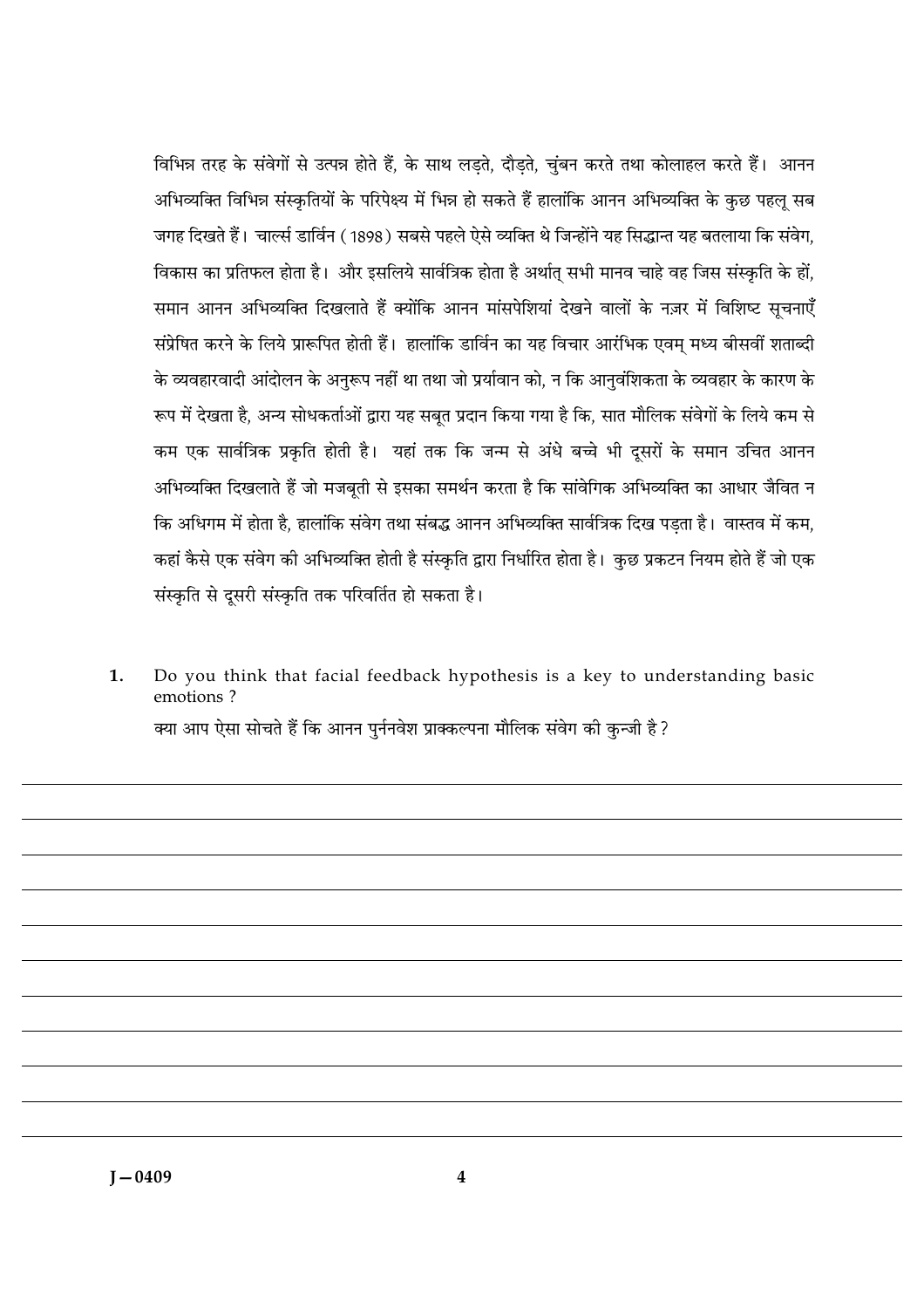What brain factors are involved in expression of emotions?  $2.$ मस्तिष्क के कौन से कारक संवेग की अभिव्यक्ति में शामिल हैं ?

To what extent cerebral hemisphere has an impact upon the nature and emergence of  $3.$ emotions?

प्रमस्तिष्कीय गोलार्ध कहां तक संवेग की प्रकृति और उत्पत्ति को प्रभावित करते हैं ?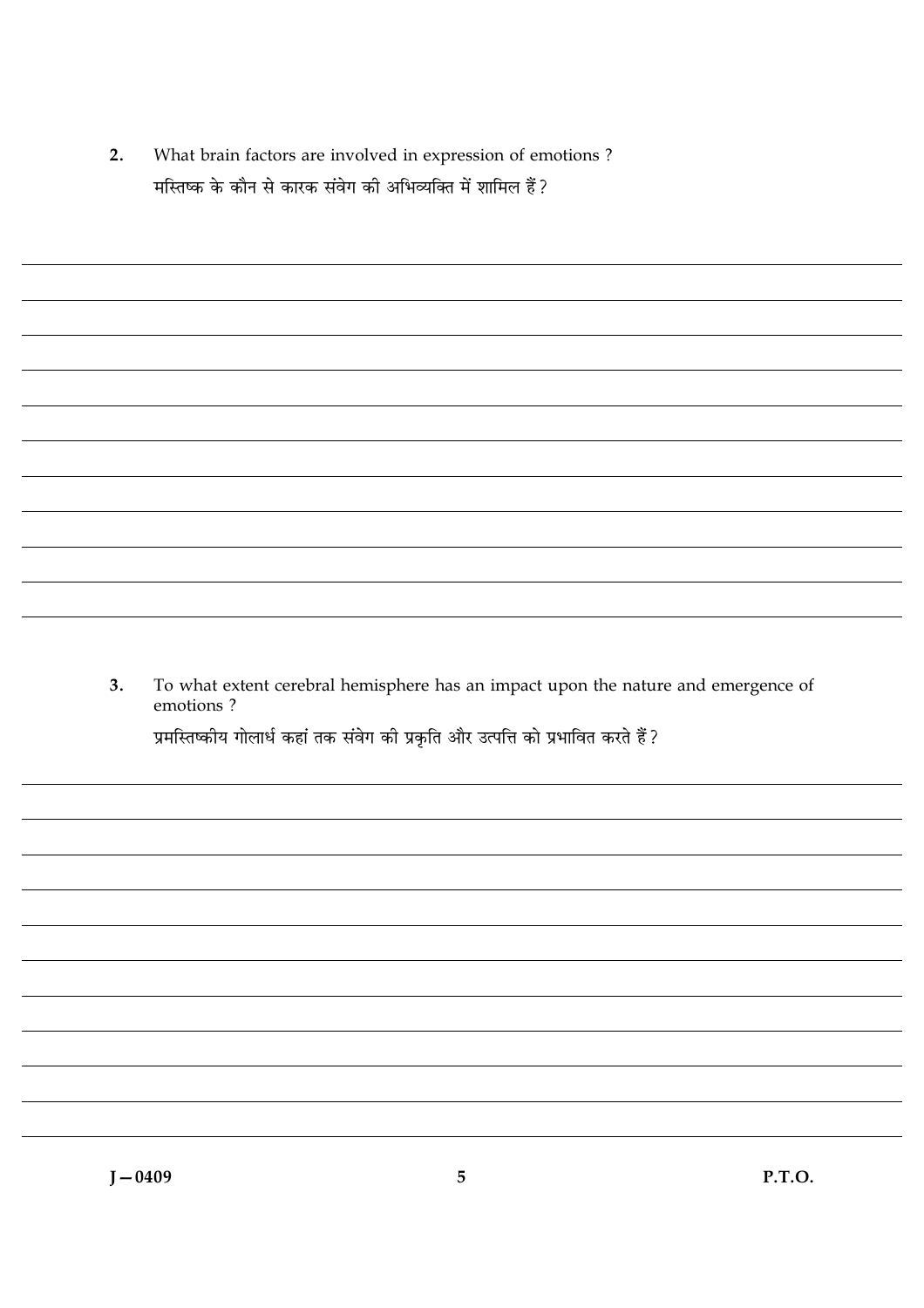Does reading facial expression always lead to the correct judgement about emotions?  $4.$ क्या आनन अभिव्यक्ति संवेग की सही (पहचान) निर्णय में सहायक है?

5. How is emotion related to a motivated behaviour? संवेग अभिप्रेरित व्यवहार से कैसे सम्बन्धित हैं ?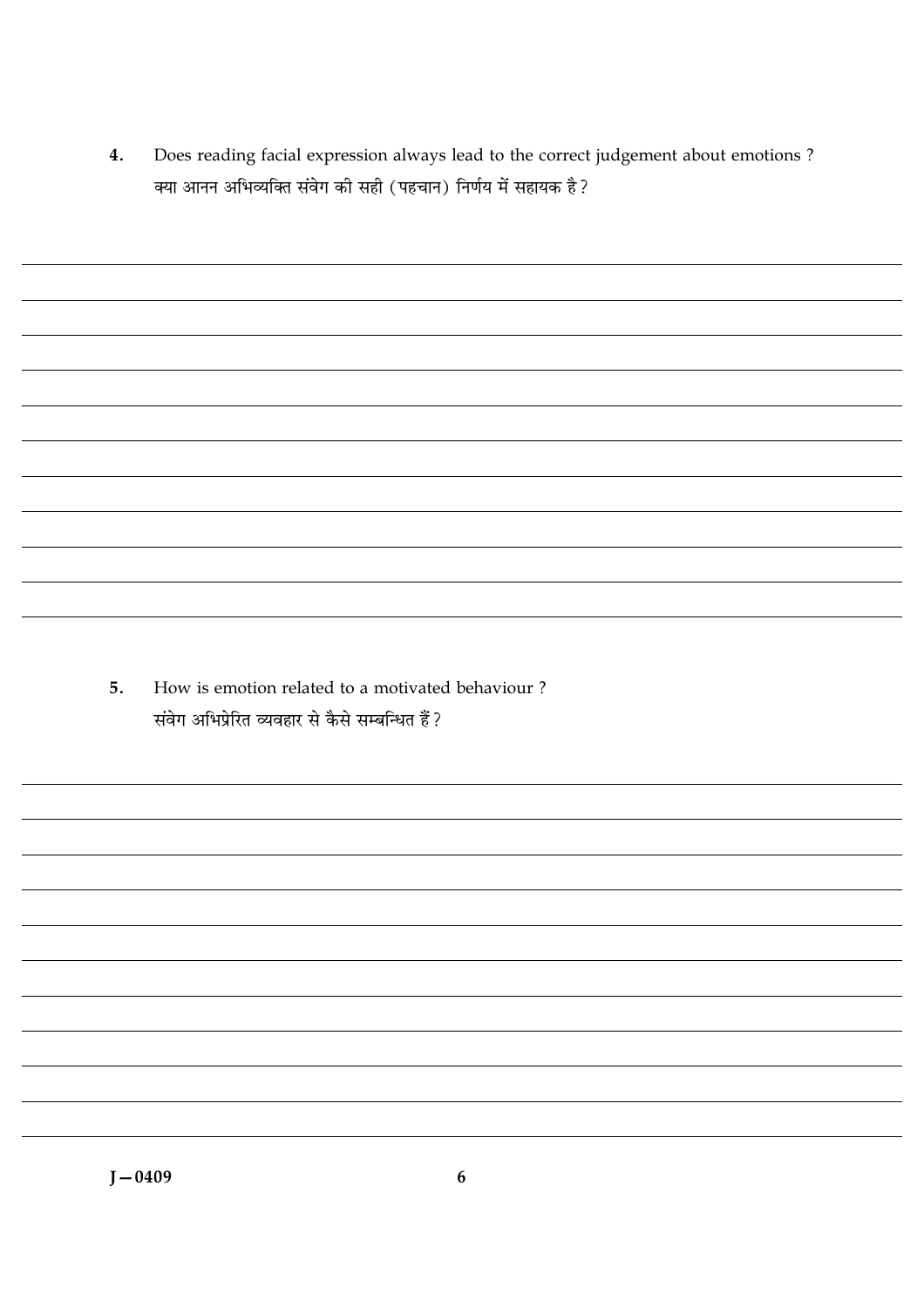## **SECTION - II**

#### खण्ड $-II$

Note: This section contains fifteen (15) questions each to be answered in about thirty (30) words. Each question carries five (5) marks.

 $(5x15=75 \text{ marks})$ 

इस खंड में **पंदह (15 )** प्रश्न हैं। प्रत्येक प्रश्न का उत्तर लगभग **तीस ( 30 )** शब्दों में नोट $\cdot$ अपेक्षित है। प्रत्येक प्रश्न **पाँच ( 5 )** अंकों का है।

 $(5x15=75 \text{ 3} \cdot \text{3})$ 

Describe the concurrent schedules of reinforcement and the matching law. 6. समवर्ती पुनर्बलन अनुसूचि और समेल नियम का वर्णन करें।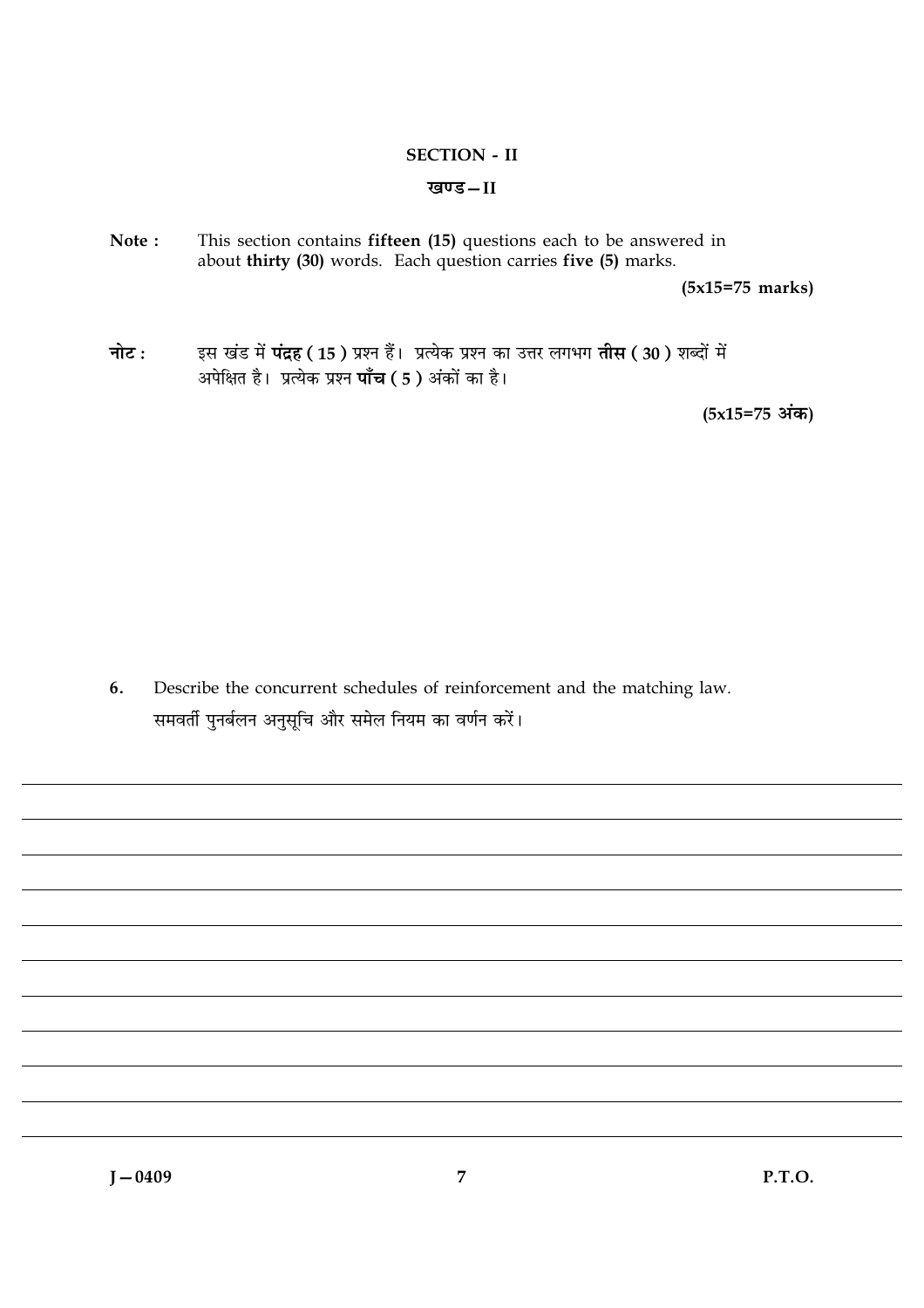How does organism ignore some sensations? 7. जीव इन्द्रिय संवेदन को कैसे उपेक्षा करते हैं ?

Why is visual Perception considered as a hierchichal process? 8. क्या चाक्षुक प्रत्यक्षीकरण पदानुक्रमिक प्रक्रम है?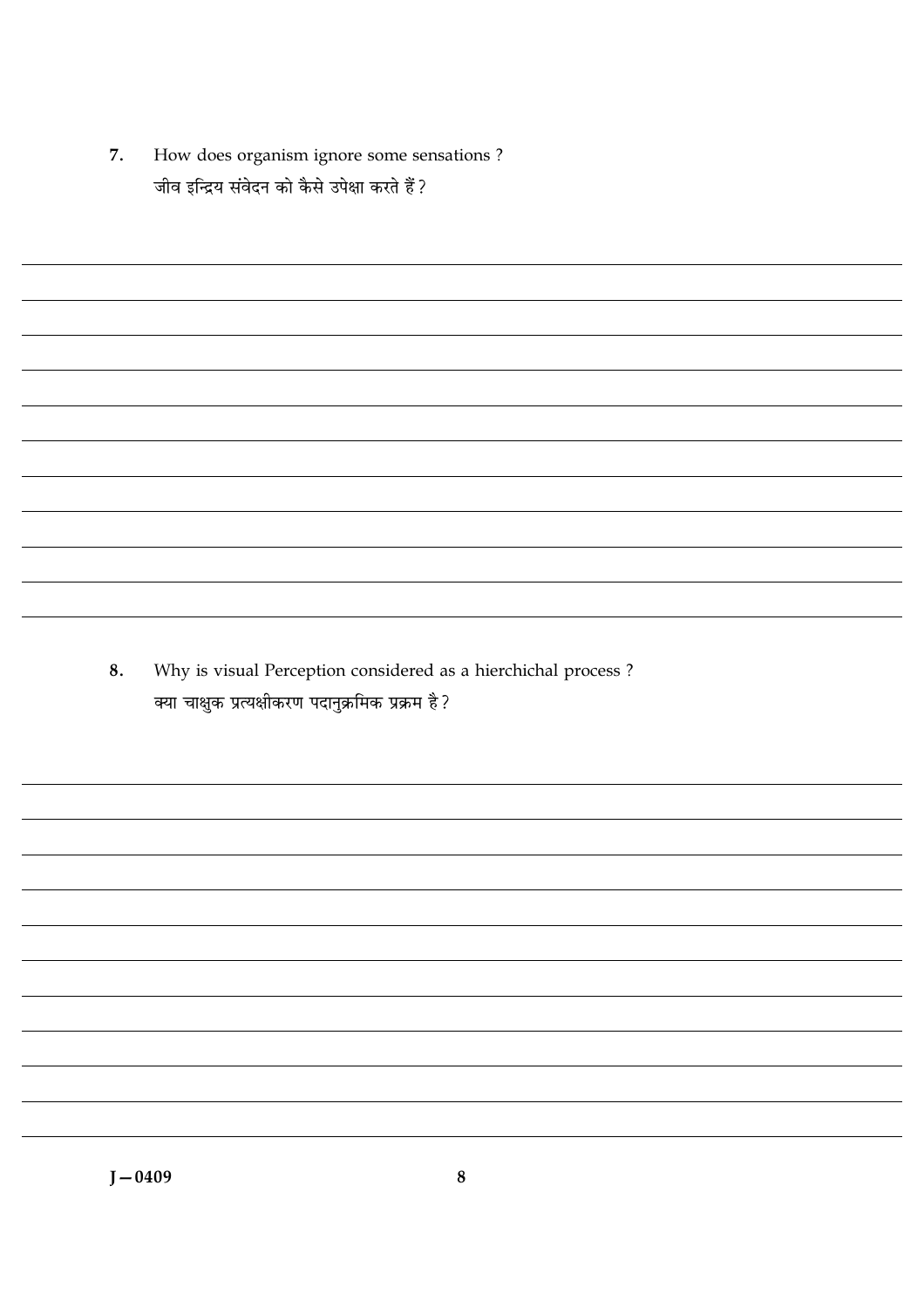Make distinction between declarative and non-declarative memory. 9. घोषणात्मक तथा अघोषणात्मक स्मृति में अन्तर बताएँ।

10. What methods are used by the people to solve problems? समस्या समाधान में कौन से ढंग प्रयोग किये जाते हैं ?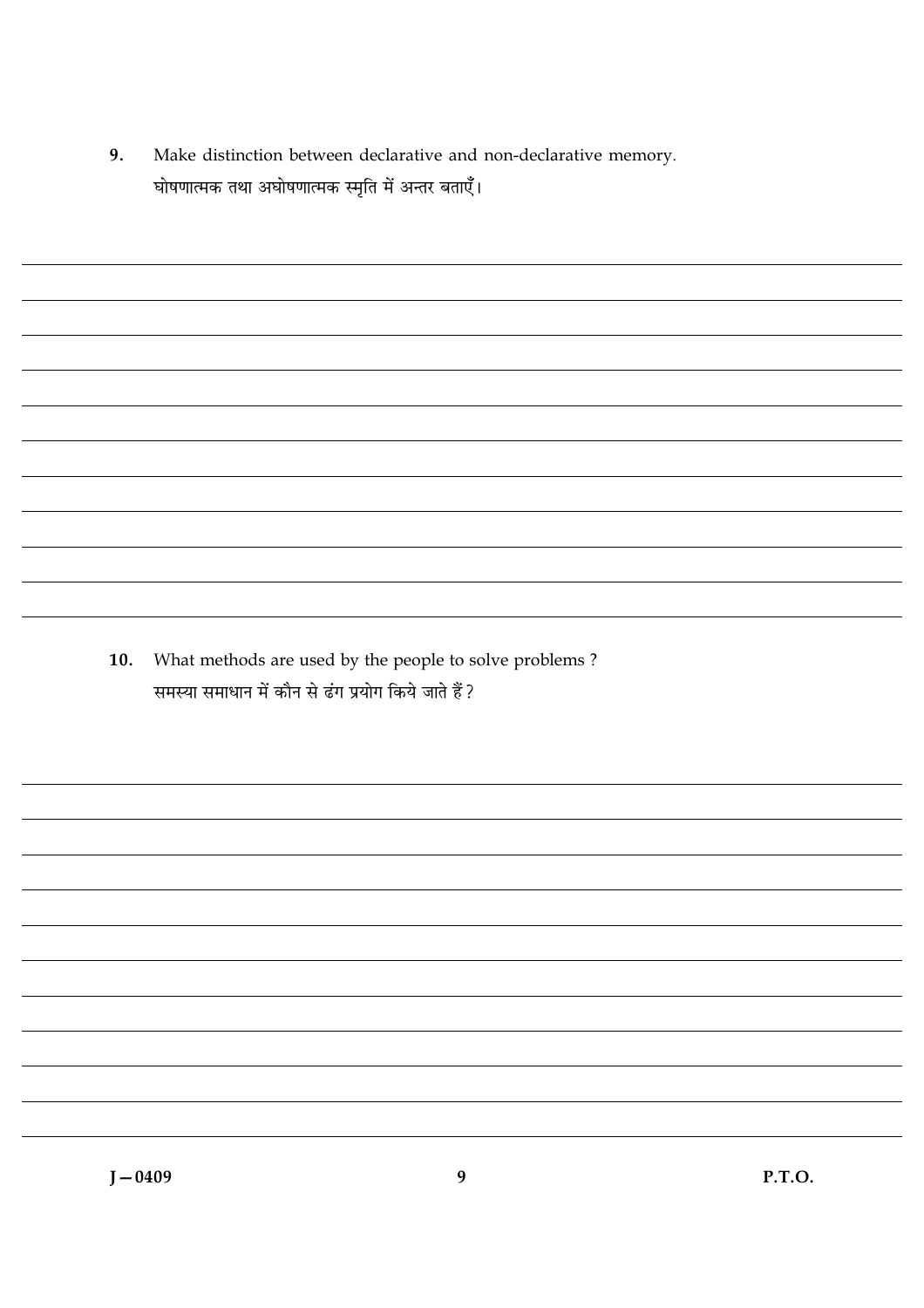Discuss the role of algorithms in problem solving. 11. समस्या समाधान में 'एल्गोरिदम' की भूमिका की विवेचना करें।

12. Describe the major features of S-D-theory of motivation. अभिप्रेरण के 'S-D' सिद्धान्त की मुख्य विशेषताओं का वर्णन करें।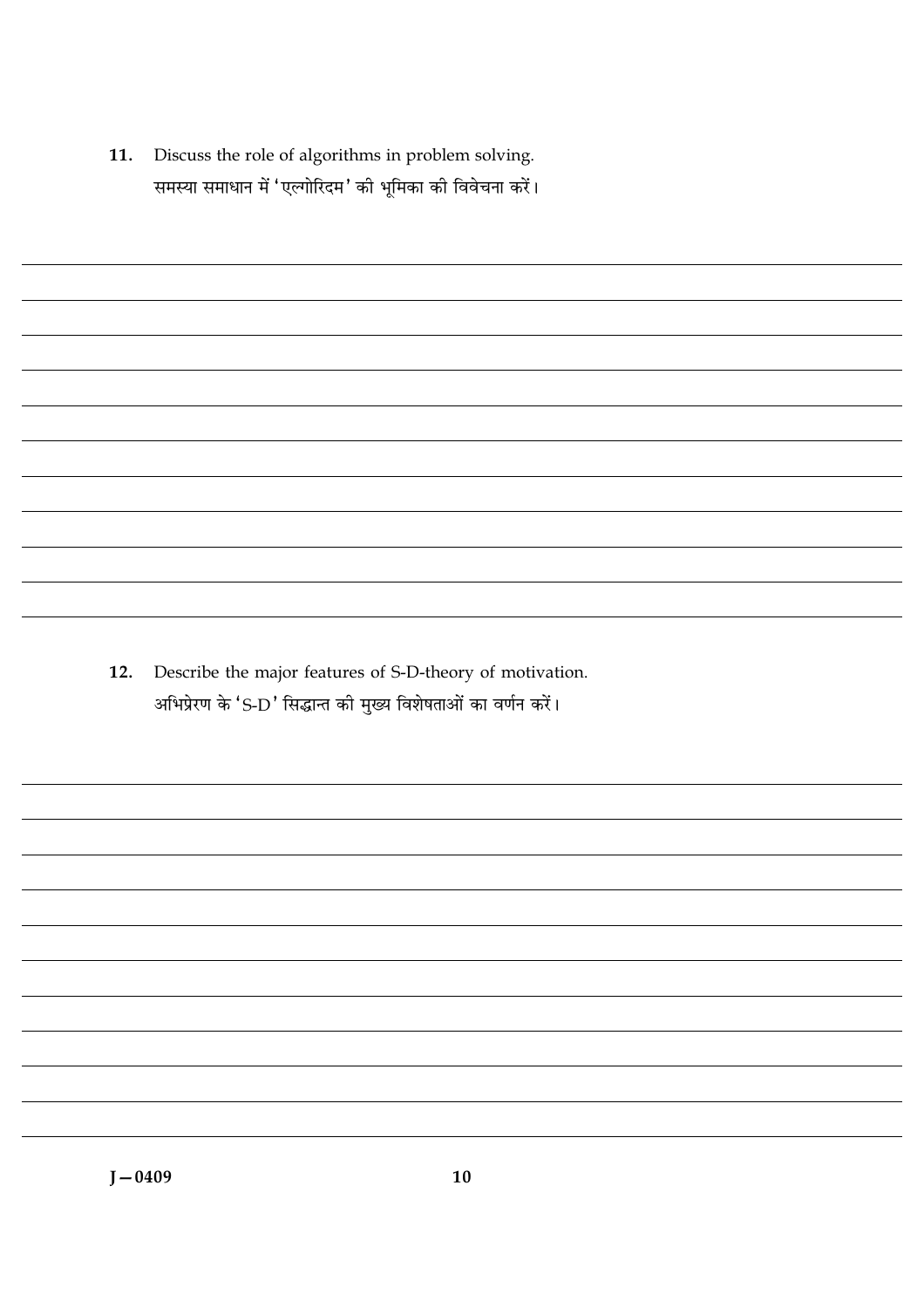13. How do various major theories of intelligence differ from each other? मुख्य बुद्धि सिद्धान्तों का परस्पर अन्तर की विवेचना करें।

Explain the acronym OCEAN in psychology. 14. मनोविज्ञान में परिवर्णी OCEAN की व्याख्या कीजिए।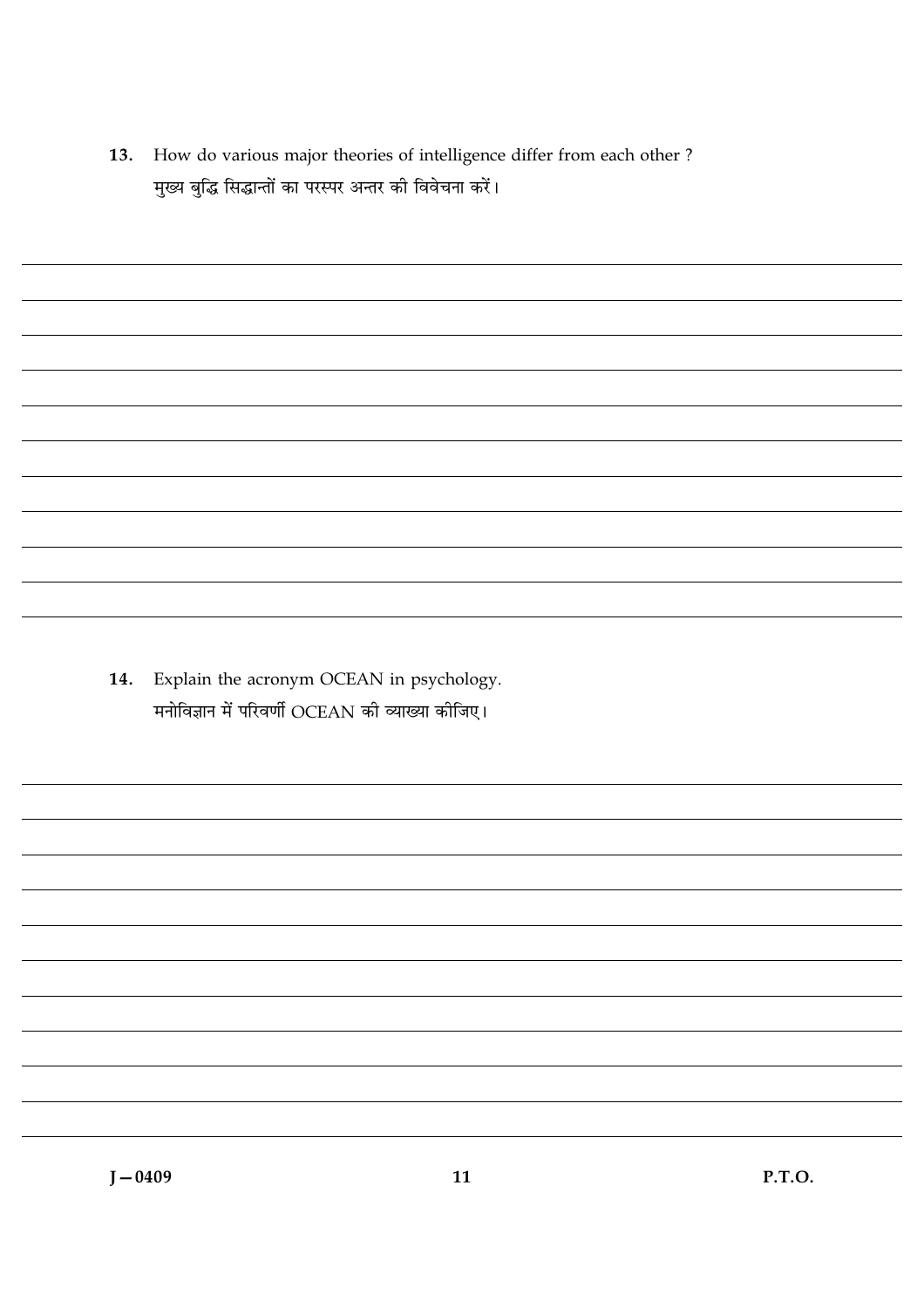15. Discuss Hofstede's dimensions of Cultural personality. 'हाफस्टेड' की सांस्कृतिक व्यक्तित्व के आयामों की चर्चा करें।

What is the difference between linear and curvilinear correlation in terms of how they 16. appear in scatter Diagram?

विकीर्ण आयतचित्र में जैसा दिखते हैं रेखीय और अरेखीय सह सम्बन्ध में अन्तर करें।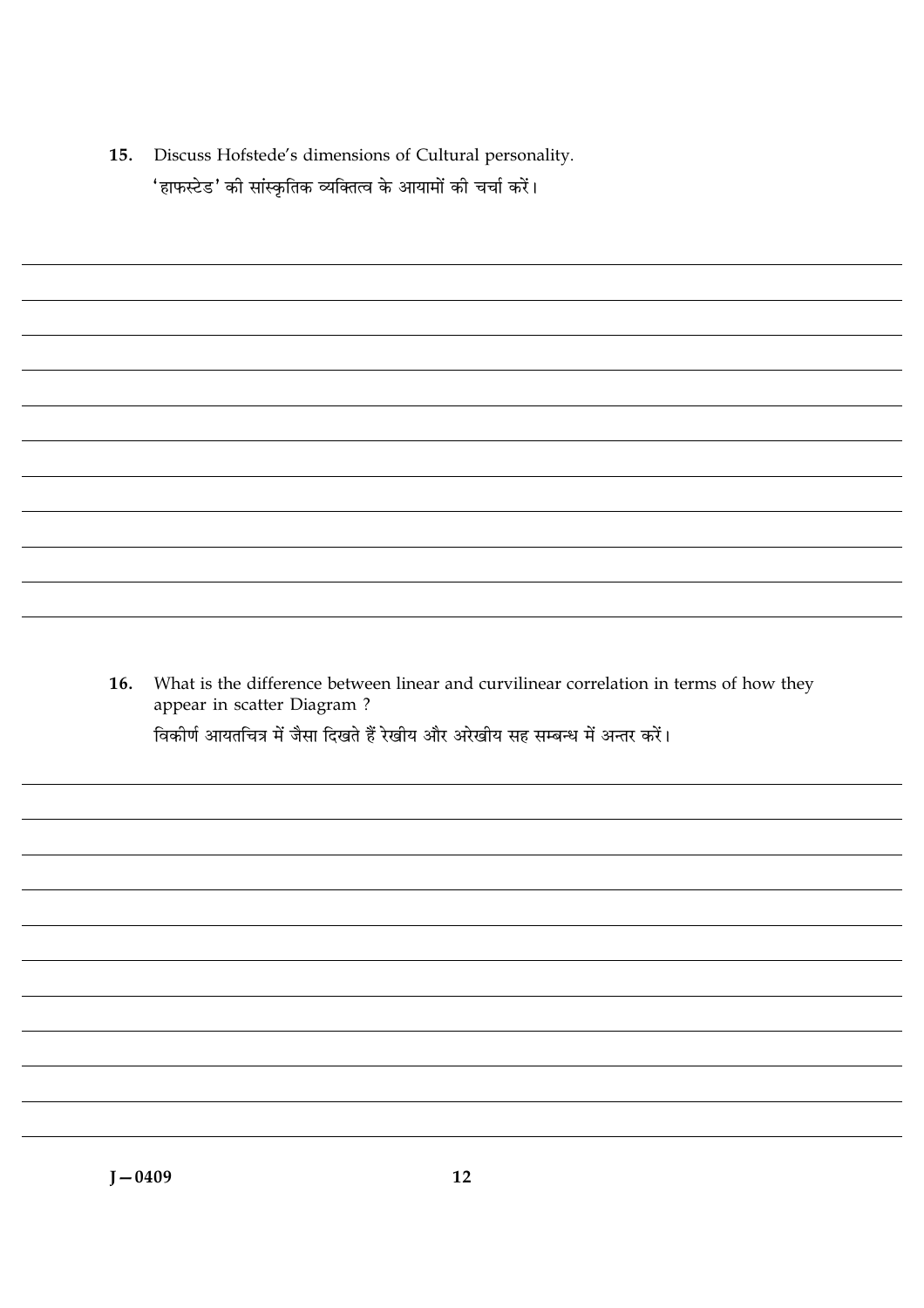17. Describe the meaning of acquiescence? मौन सहमति (सम्मति) का अर्थ बतलाएँ।

18. What are the major purposes of psychological scaling? मनोवैज्ञानिक मापनी के मुख्य उद्देश्यों का वर्णन करें।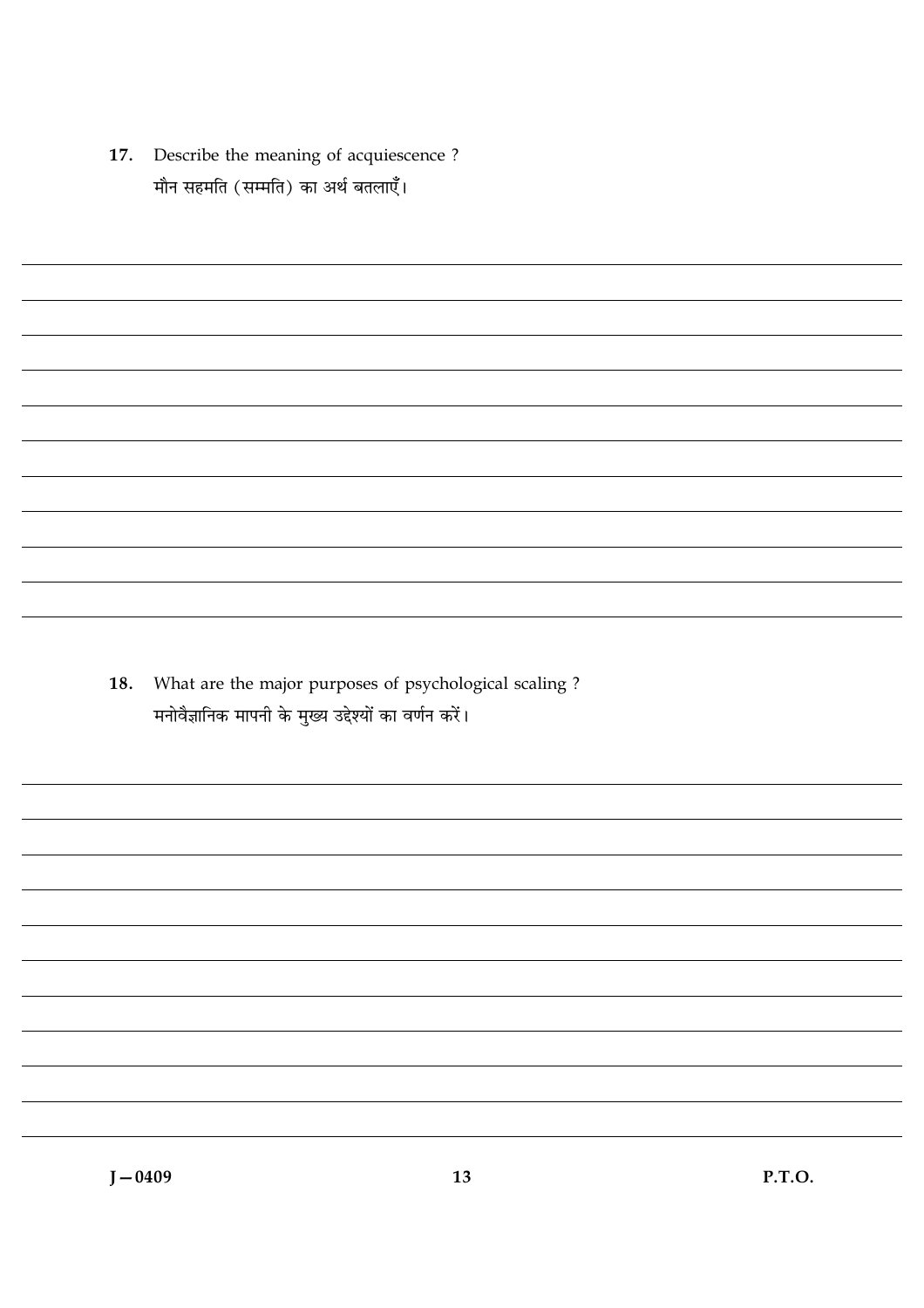19. Make distinction between osmometric and volumetric thirst. ओसोमेट्रिक प्यास और वोलूमेट्रिक प्यास में अन्तर करें।

Point out the role of NPY in hunger? 20. भूख में NPY की भूमिका दर्शाएं।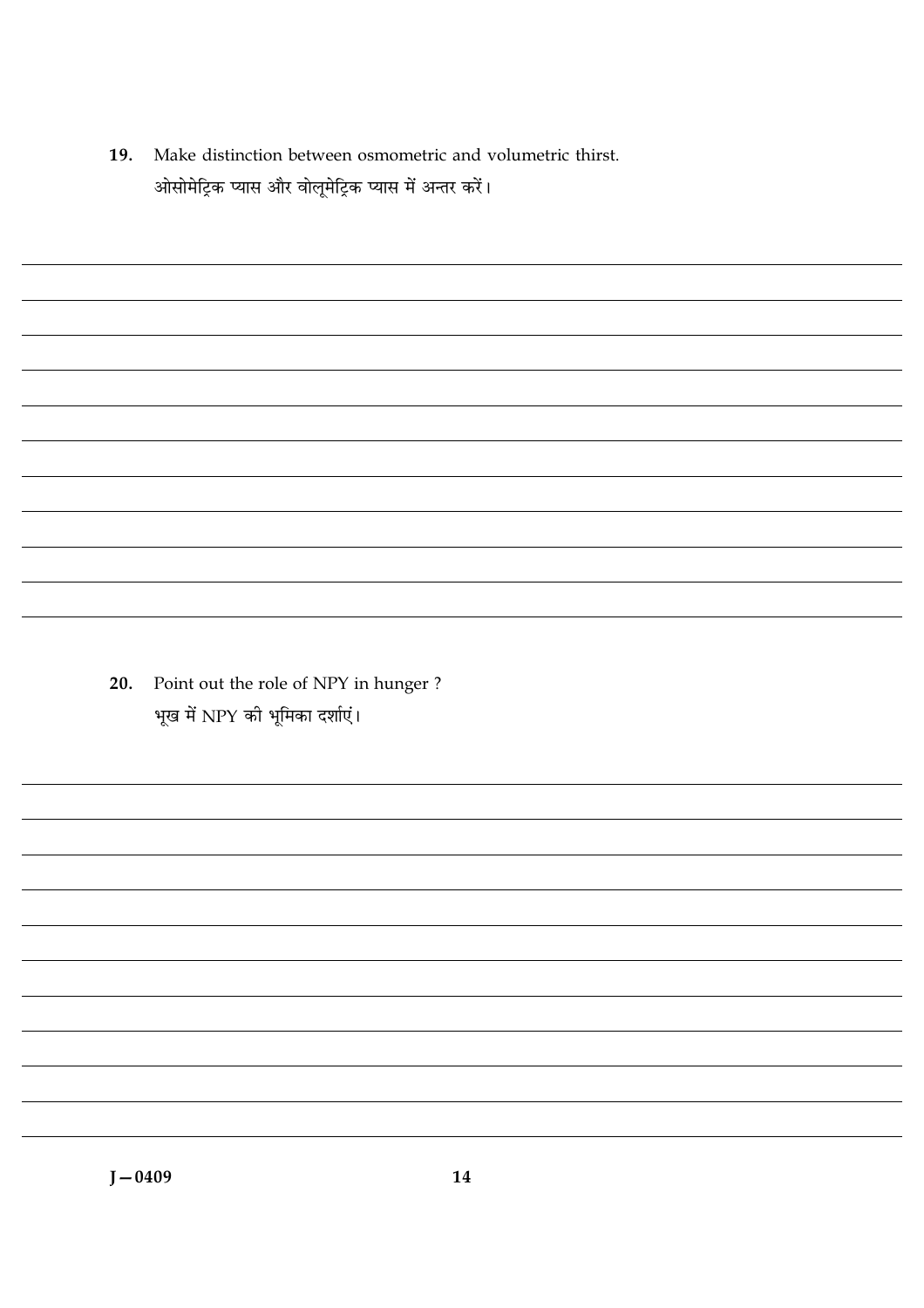#### **SECTION - III**

### खण्ड-III

Note: This section contains five (5) questions from each of the electives / specialisations. The candidate has to choose only one elective / specialisation and answer all the five questions from it. Each question carries twelve (12) marks and is to be answered in about two hundred  $(200)$  words.

 $(12x5=60 \text{ marks})$ 

इस खंड में प्रत्येक ऐच्छिक इकाई/विशेषज्ञता से **पाँच ( 5 )** प्रश्न हैं। अभ्यर्थी को केवल नोट $:$ एक ऐच्छिक इकाई/विशेषज्ञता को चुनकर उसी में से पाँचो प्रश्नों का उत्तर देना है। प्रत्येक प्रश्न **बारह ( 12 )** अंकों का है व उसका उत्तर लगभग **दो सौ ( 200 )** शब्दों में अपेक्षित है।

 $(12x5=60$  अंक)

Elective - I

विकल्प – <u>ा</u>

21. Discuss in what ways social Psychology seeks to understand the causes of social Behavior and Thought.

सामाजिक व्यवहार एवं चिन्तन के कारणों को सामाज मनोविज्ञान कैसे समझने की कोशिश करता है।

- $22.$ Discuss Heuristics as mental shortcuts in social cognition. सामाजिक संज्ञान में स्वत: शोध प्रणाली को मानसिक लघुपथ के रूप में विवेचना करें।
- 23. Discuss Foot-in-the-door and Door-in-the-face techniques of compliance. अनुपालन में *'फुट इन दि डोर' (दरवाजे में पांव)* और *डोर इन दि फेस (मुँह पर दरवाजा)* की विवेचना करें।
- 24. 'Some victims are more likely to receive help than others'. Discuss. 'कछ पीडि़त लोगों को अन्य लोगों की अपेक्षा अधिक मदद मिलती है।' — विवेचना कीजिए।
- Explain how environmental factors affect-human behavior and vice-versa. 25. पर्यावर्णी कारक मानव व्यवहार को कैसे प्रभावित करता है?

**OR / अथवा** 

 $I - 0409$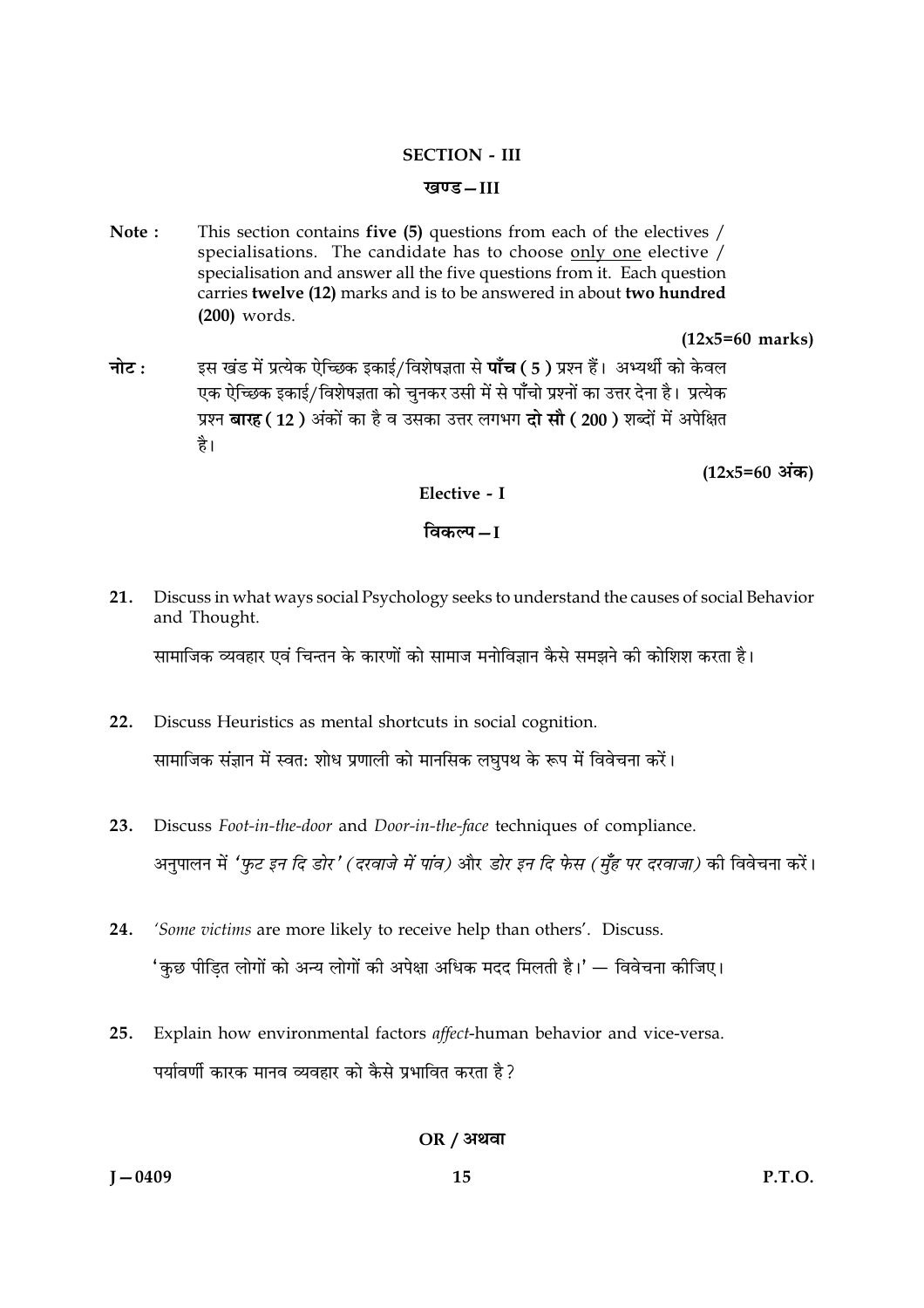# Elective - II

# विकल्प–II

21. How do various cognitive theorists explain human development? Are there limitations in their explanation?

मानव विकास को व्याख्या विभिन्न संज्ञानात्मक सिद्धान्तवादियों द्वारा किस तरह से किया गया है? क्या उनमें कमियाँ हैं।

 $22.$ Explain the major issues over which child development theorists take a stand.

बाल विकास सिद्धान्तवादी किन–किन मुख्य समस्याओं पर समान विचार रखते हैं ?

23. Trace the development of morally relevant self control from early childhood to adolescence taking into account its implications of individual differences for cognitive and Social Competencies.

संज्ञानात्मक तथा सामाजिक सामर्थता के लिए वैयक्तिक विभिन्नता के आशय को ध्यान में रखते हुए नैतिक रूप से संगत आत्मनियंत्रण के विकास की व्याख्या. आरम्भिक व्यवस्था से किशोरावस्था तक का करें।

Describe the course of phonological development taking various individual differences 24. into account.

विभिन्न वैयक्तिक विषमताओं को ध्यान में रखते हुए ध्वनि शास्त्रीय विकास क्रम का वर्णन कीजिए।

25. Do you consider temperament as a predictor of children's behaviour. Discuss the goodness-of-fit Model in this connection?

क्या आप चित्त प्रकृति को बच्चों के व्यवहार की भविष्यवाचक मानते हैं? इस संदर्भ में गुडनस-आफ-फिट मॉडल की व्याख्या कीजिए।

**OR / अथवा** 

 $I - 0409$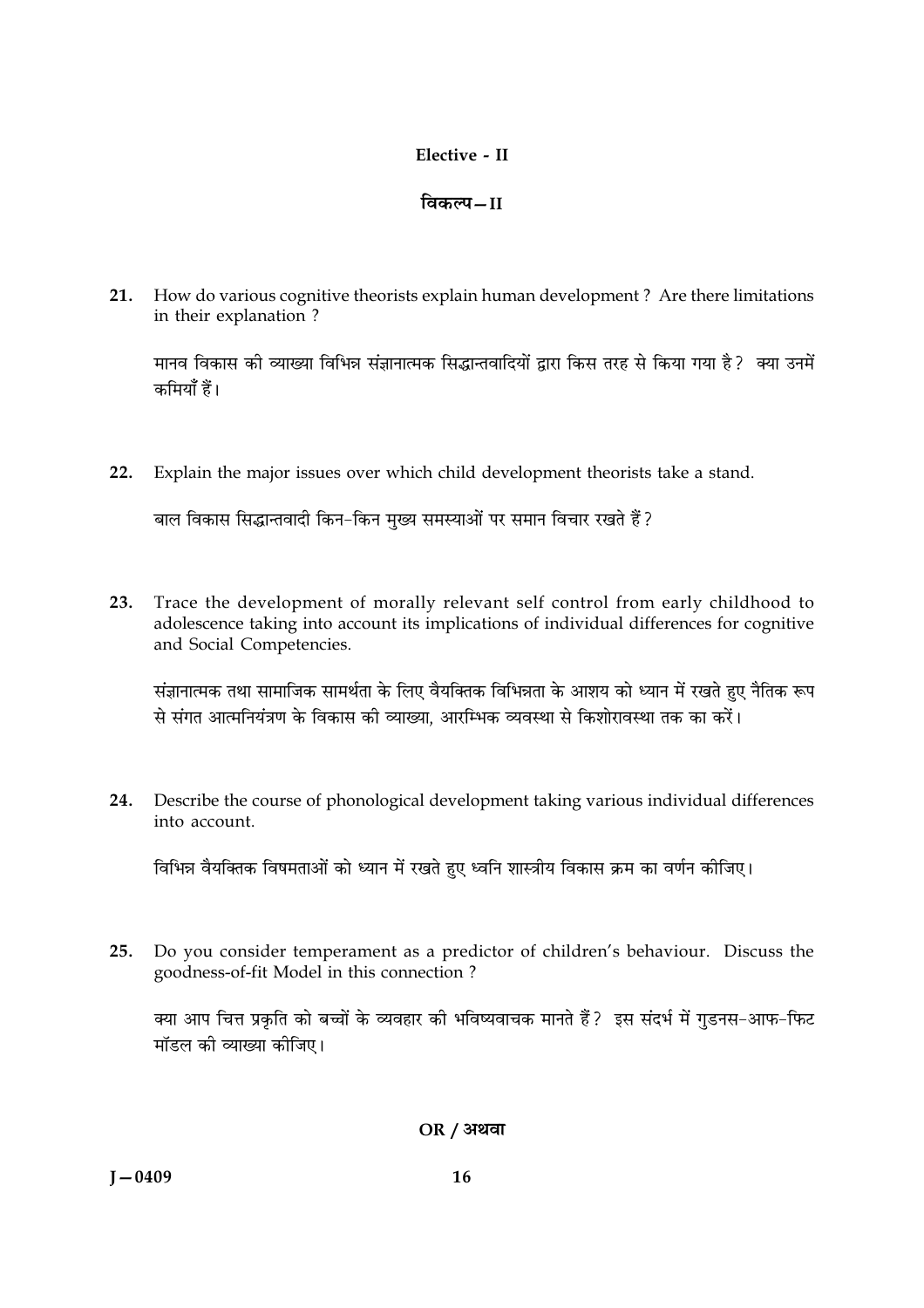# Elective - III

# विकल्प–III

21. Discuss the role of Information Technology (I.T.) And market forces in Teaching Effectiveness.

शिक्षण प्रभावशीलता में सूचना प्रौद्योगिकी और बाज़ार बलों की भूमिका का वर्णन करें।

22. Compare the contribution of intellectual and emotional factors in academic achievement.

शैक्षिक उपलब्धि में बौद्धिक एवं संवेगिक कारकों के योगदानों की तुलना करें।

23. Discuss problems and perspectives of Guidance and Counselling in schools.

स्कूल में निर्देशन एवं परामर्ष की समस्याओं एवं सन्दर्भ की व्याख्या करें।

24. How do you relate motivation and culture with learning?

आप किस तरह अभिप्रेरण एवं संस्कृति को अधिगम के साथ सम्बन्धित करते हैं ?

25. Human development is a function of individual differences in socio-cultural context. Discuss.

''सामाजिक–सांस्कृतिक संदर्भ में मानव विकास वैयक्तिक विभिन्नताओं के परिणाम स्वरूप होता है।'' विवेचना करें।

**OR / अथवा**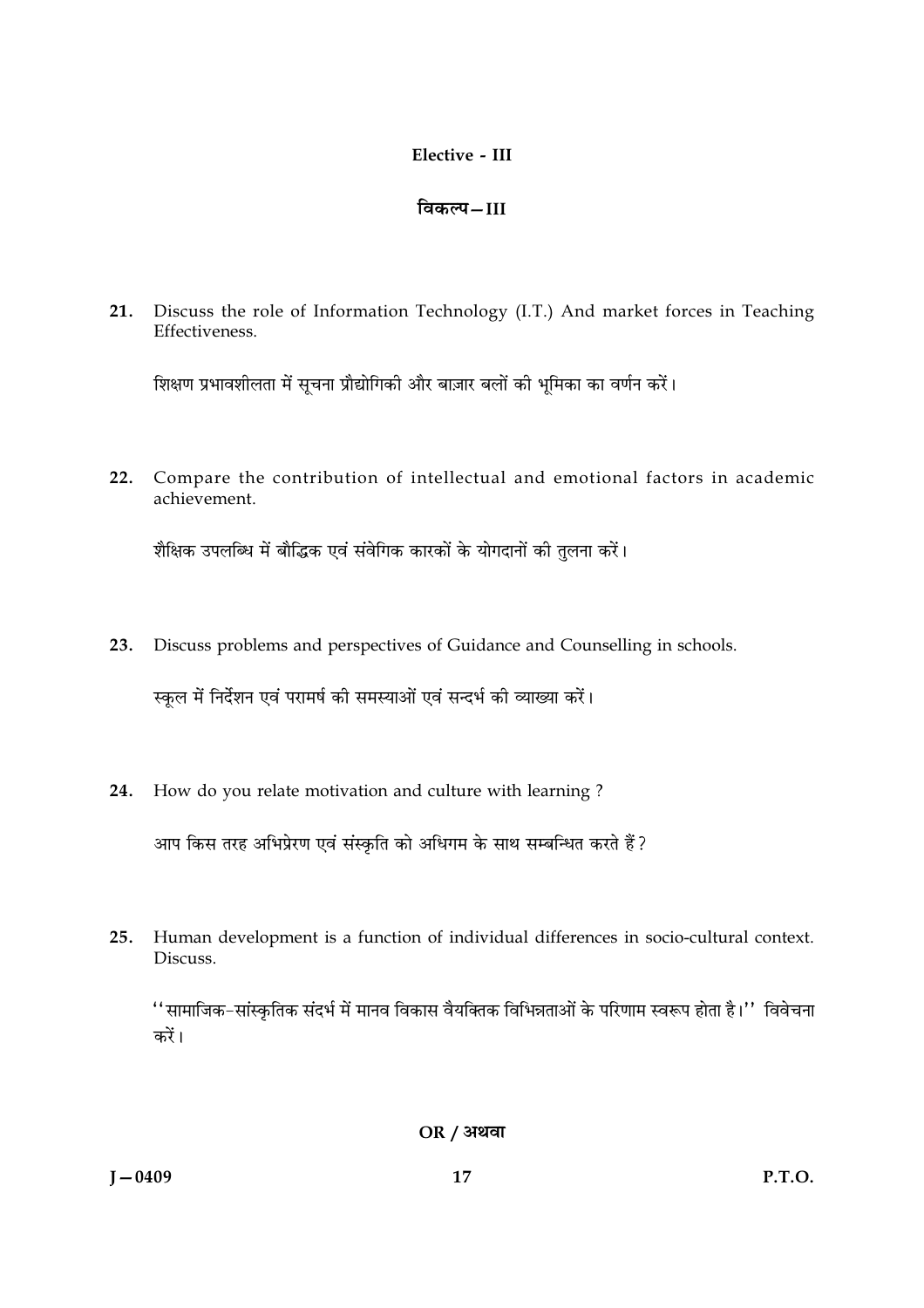# Elective - IV

# विकल्प $-IV$

Describing the social impact theory, examine its impact on social loafing.  $21.$ 

सामाजिक प्रभाव सिद्धान्त का वर्णन करें और सामाजिक लोफिंग पर इसके पडने वाले प्रभावों का व्याख्या करें।

22. Showing your familiarity with content and process theories of work motivation; explain the role of expectancy theory in determining employee's behaviour.

कार्य अभिप्रेरण के विषयवस्तु एवं प्रक्रिया सिद्धान्तों का परिचय दें। कर्मचारी व्यवहार को निर्धारित करने में प्रत्याशा सिद्धान्त की भूमिका बतलायें।

 $23.$ Defining the concept of Industrial Psychology, describe how it served as an impetus in the emergence of organisational psychology.

औद्योगिक मनोविज्ञान के संप्रत्यक्ष को परिभाषित करें और यह बतलाएँ कि संगठनात्मक मनोविज्ञान की उत्पत्ति से किस तरह से यह एक बल स्रोत के रूप में कार्य करता है।

24. Defining the concept of job Specification and job analysis, explain its relevance in selection process.

कार्य विशिष्टिकरण तथा कार्य विश्लेषण के संप्रत्यय को परिभाषित करते हुए चयन प्रक्रिया में इसकी सार्थकता को बतलावें।

25. Assessing the training needs, explain the merits and limitations of on-the job - and off the job training.

प्रशिक्षण आवश्यकताओं को मापते हुए कार्य पर तथा कार्य से हटकर प्रभिक्षण के गुण एवं परिसीमाओं की व्याख्या करें।

**OR / अथवा**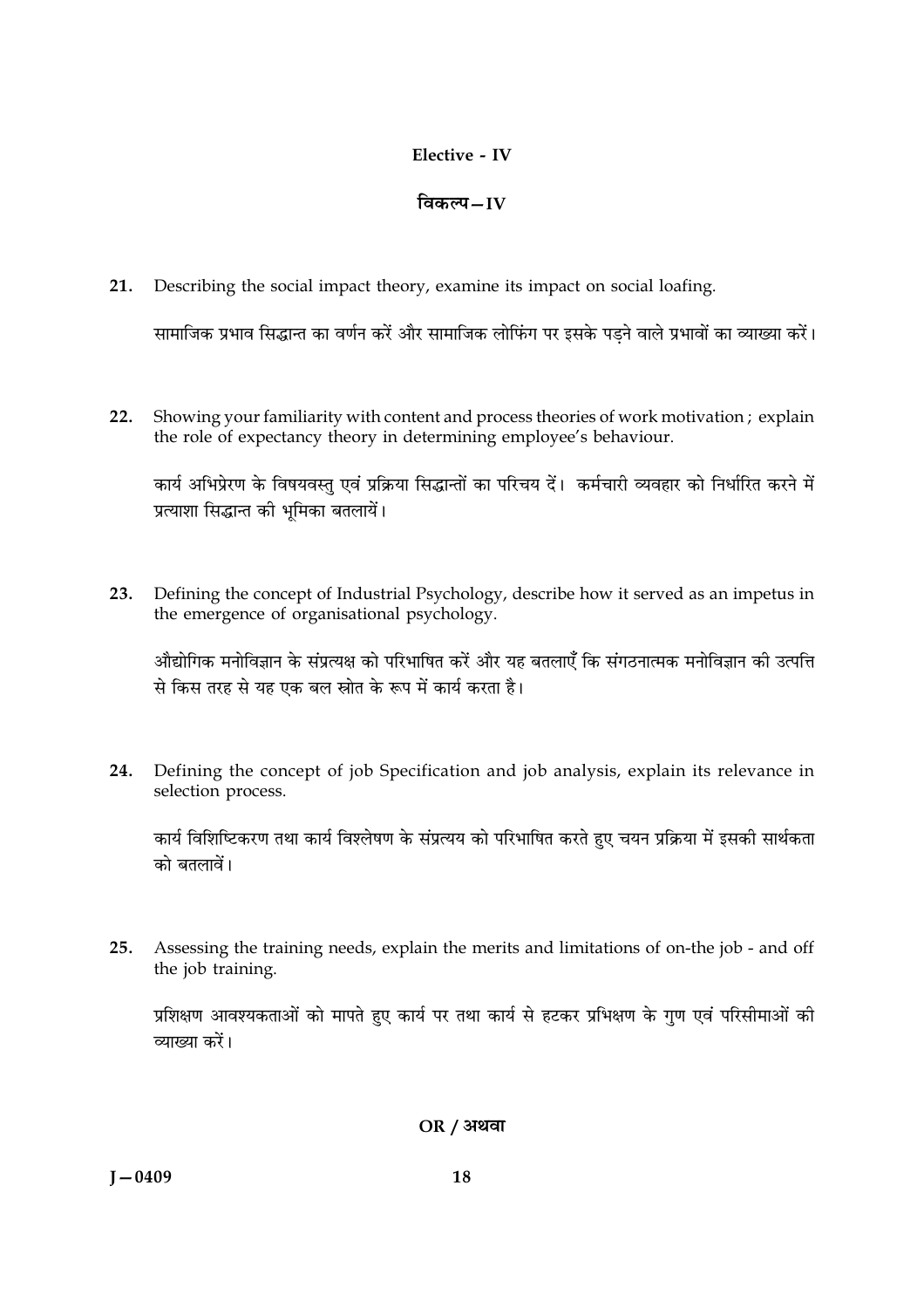# Elective - V

# विकल्प $-V$

- $21.$ Following DSM-IV-TR, What are the different types of psychological disorders ? डी.एस.एम.-IV-टी.आर. के अनुसार मनोवैज्ञानिक विकृतियों के विभिन्न प्रकार क्या हैं?
- How do dissociative disorders develop?  $22.$

वियोजनात्मक विकृतियाँ किस तरह विकसित होती हैं?

Present historical perspective of Mental Retardation. 23.

मानसिक मदंतर के ऐतिहासिक संदर्भ का वर्णन करें।

Discuss the major ingredients of psychotherapy. 24.

मनोचिकित्सा के प्रमुख तत्वों का वर्णन करें।

How effective are group approaches to psychotherapy? 25.

मनोचिकित्सा के सामूहिक उपागम कहाँ तक प्रभावी हैं ?

 $J - 0409$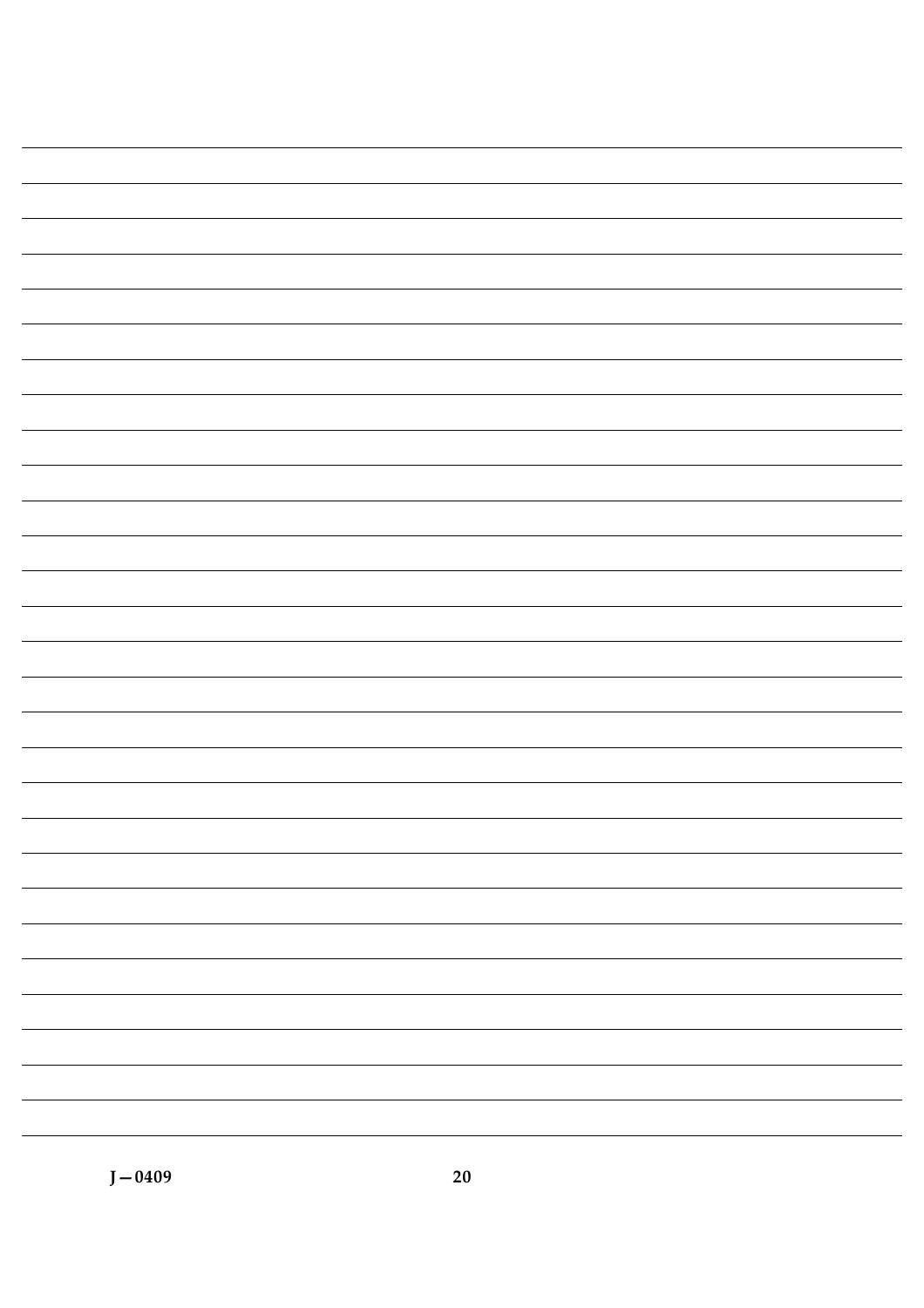L.  $\overline{\phantom{a}}$  $\overline{a}$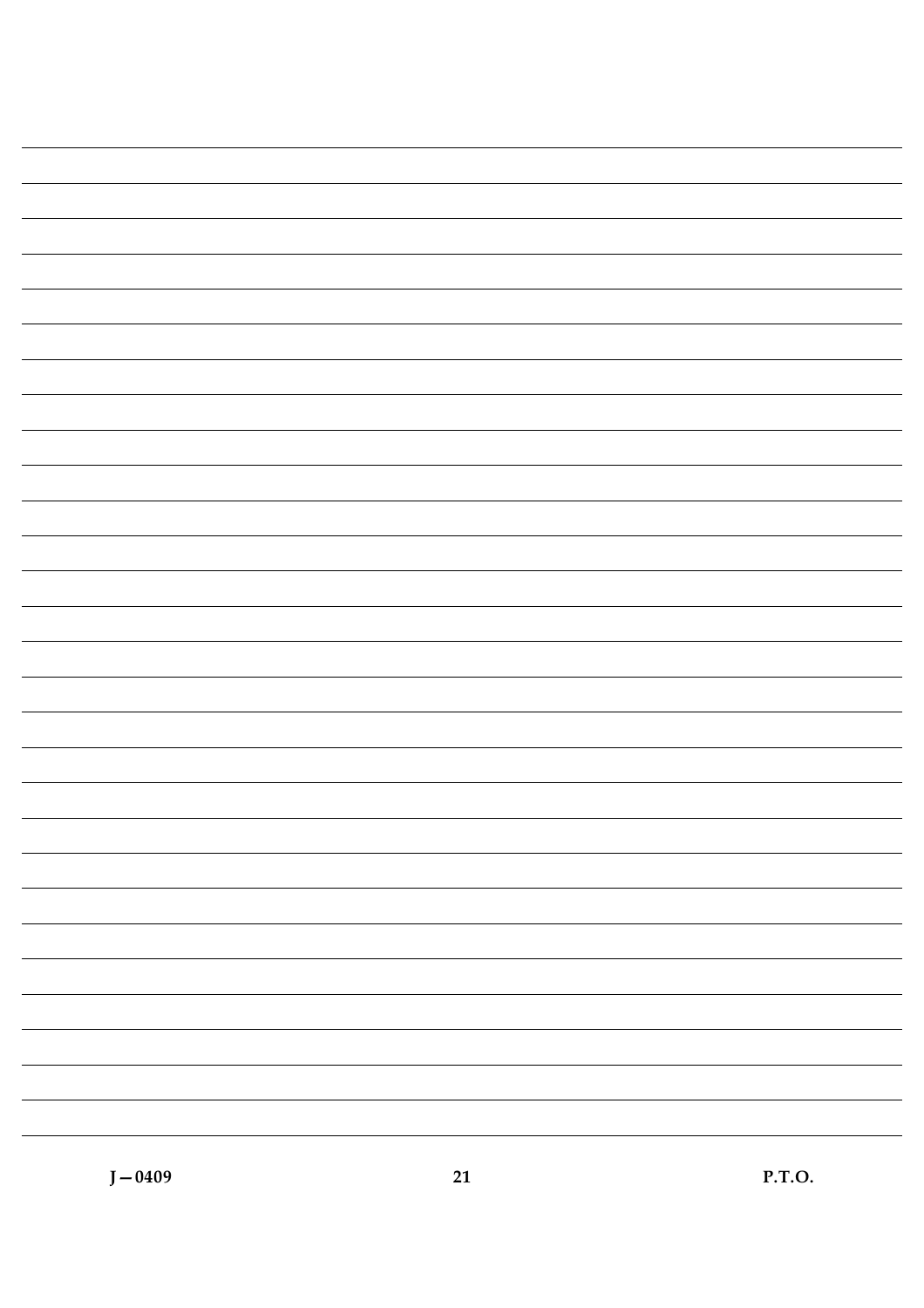L.  $\overline{\phantom{0}}$  $\overline{a}$ J. J. L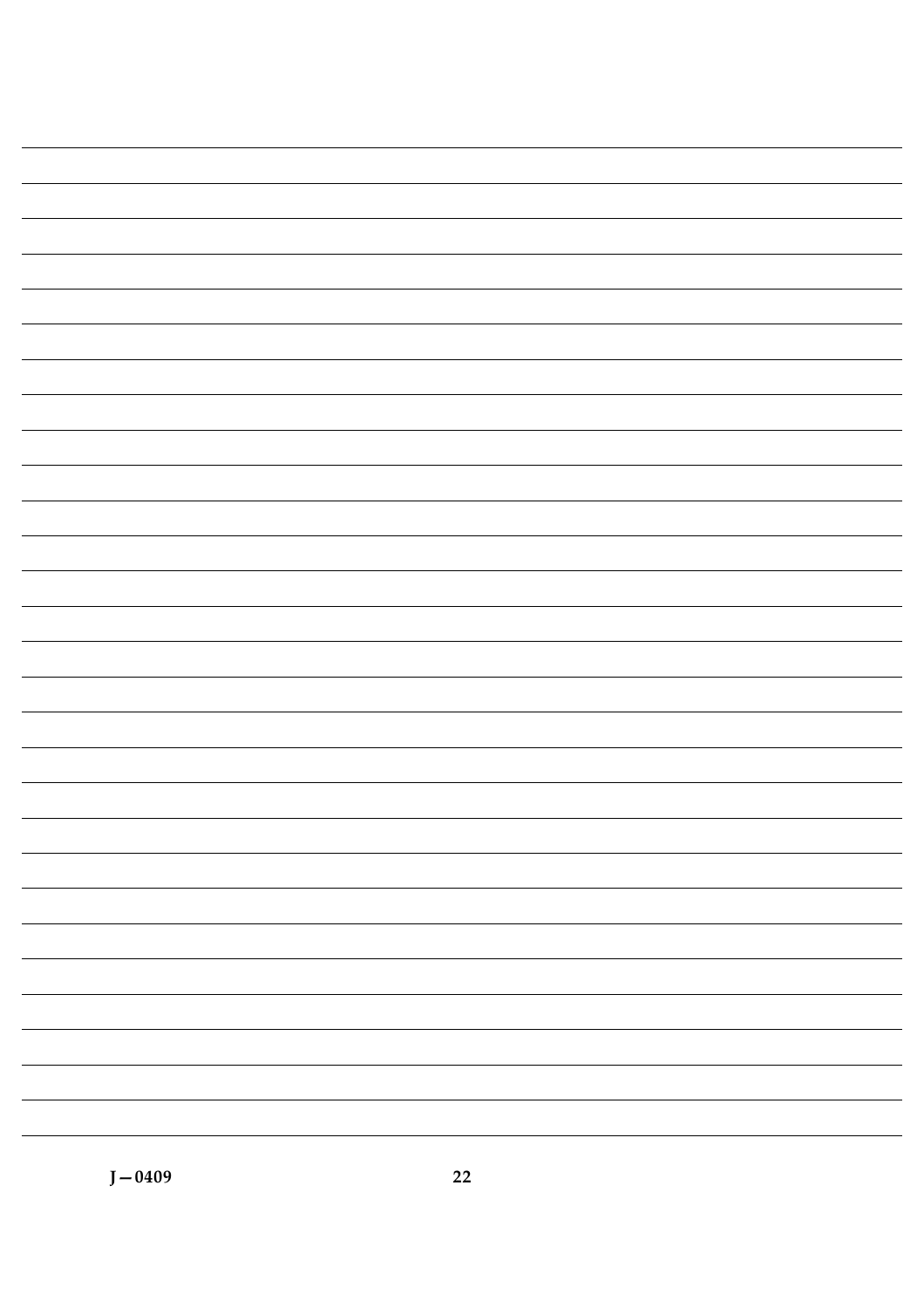L.  $\overline{a}$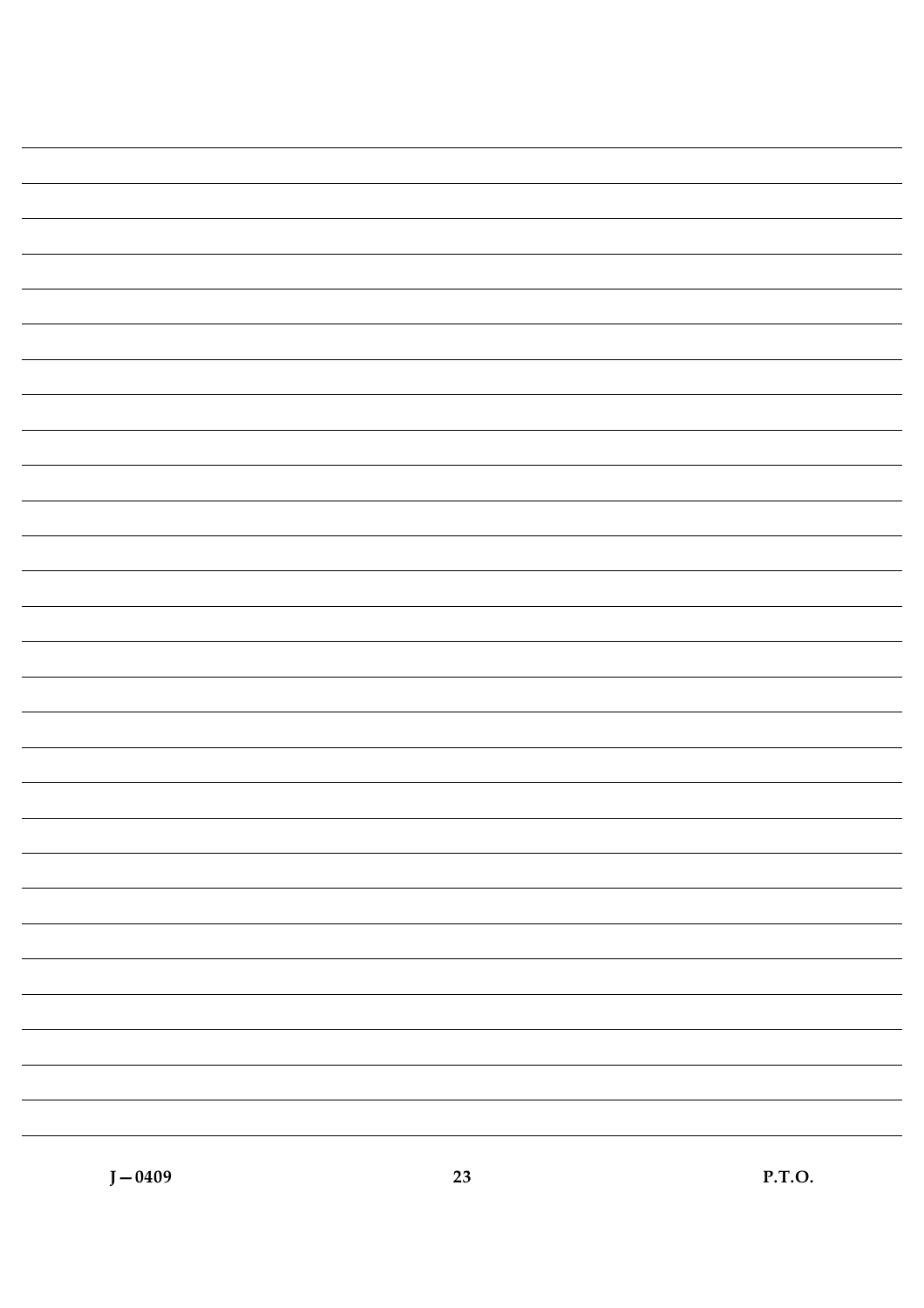L. L  $\overline{a}$ J. J. L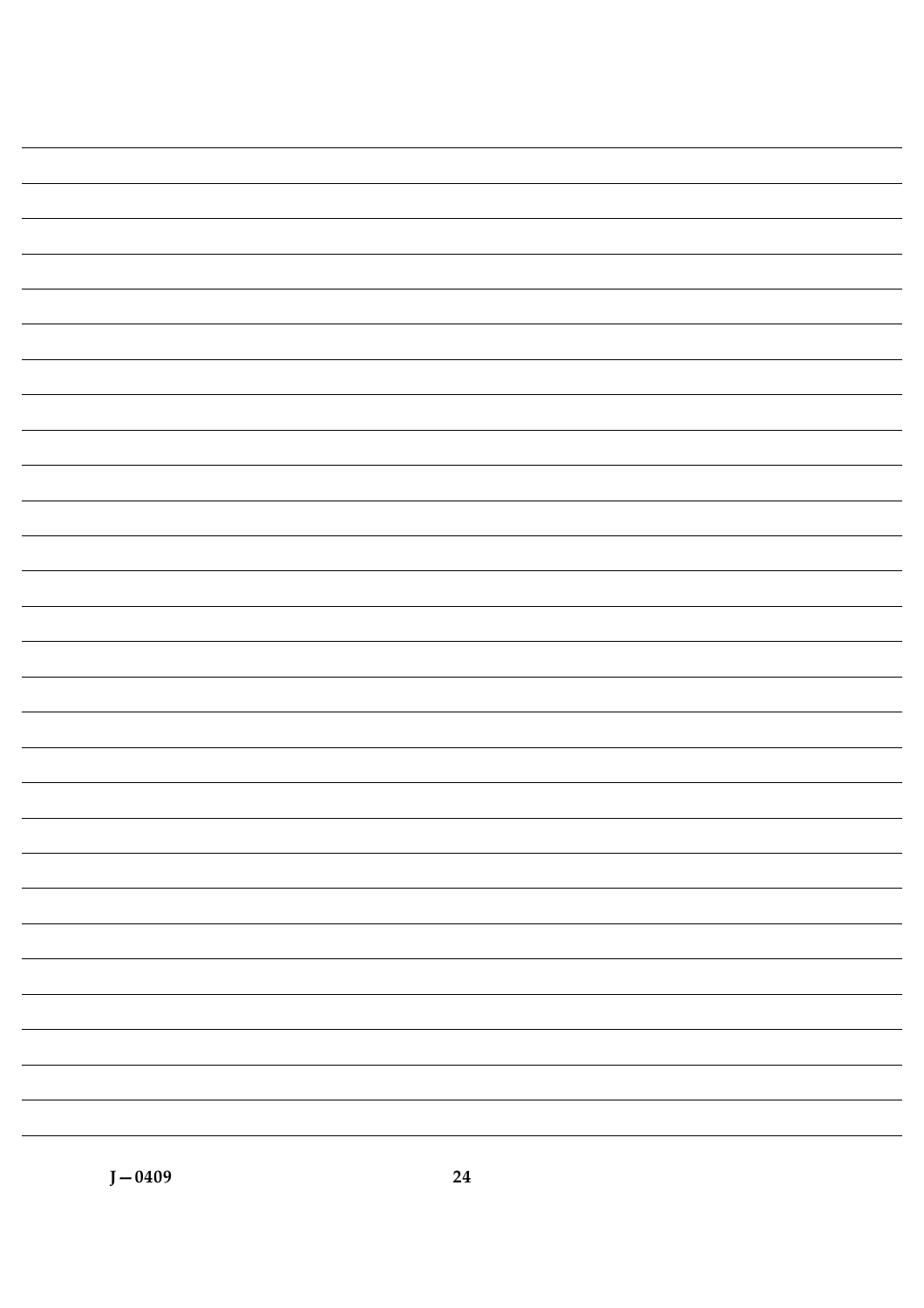L.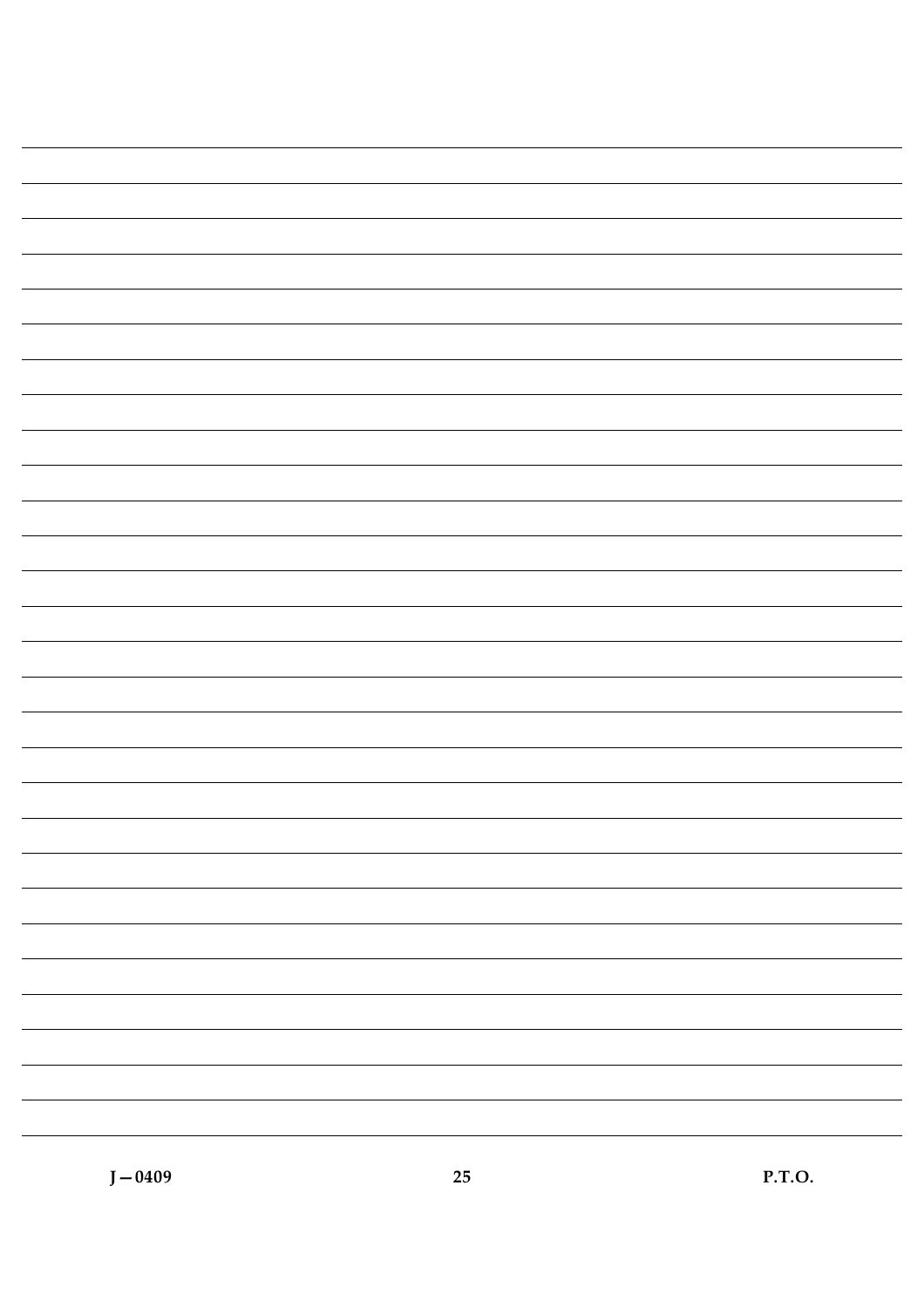$\overline{a}$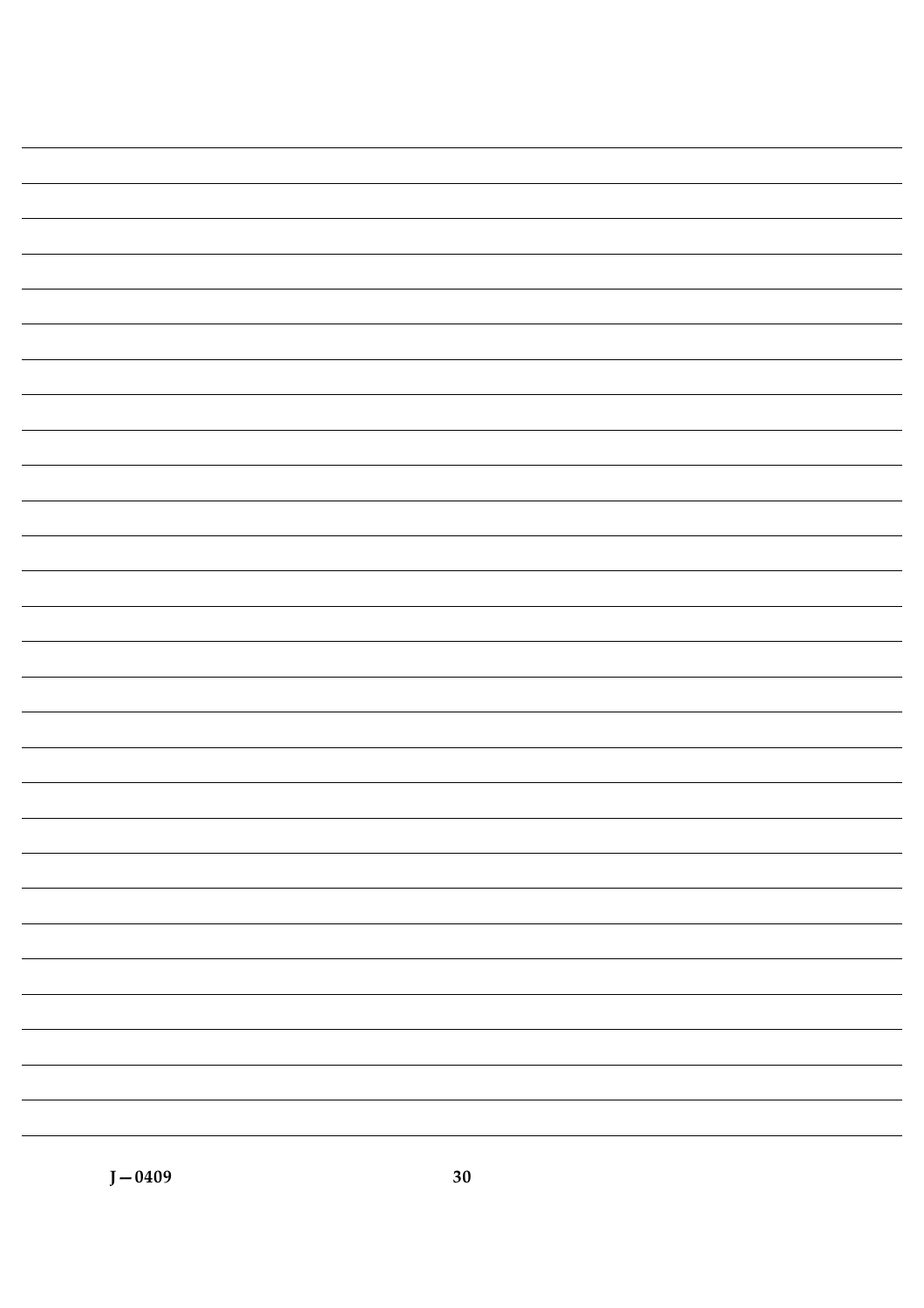## **SECTION - IV**

## खण्ड $-IV$

Note: This section consists of one essay type question of forty (40) marks to be answered in about one thousand (1000) words on any of the following topics.

 $(40x1=40 \text{ marks})$ 

नोट : इस खंड में एक **चालीस ( 40 )** अंकों का निबन्धात्मक प्रश्न है जिसका उत्तर निम्नलिखित विषयों में से किसी एक पर, लगभग **एक हजार ( 1000 )** शब्दों में अपेक्षित है।

 $(40x1=40$  अंक)

26. Neuropsychological bases of Human Behavior

मानवव्यवहार के न्योरो मनोवैज्ञानिक आधार

# **OR / अथवा**

Positive Psychology and wellbeing

धनात्मक मनोविज्ञान एवं उत्तमता

# **OR / अथवा**

Nonparametric statistics in Psychological Research

मनोवैज्ञानिक शोध में अप्राचन सांख्यिकी

# **OR / अथवा**

Development Indicators, Millennium Goals & Psyschology.

विकास सूचक, सहस्राब्दि लक्ष्य और मनोविज्ञान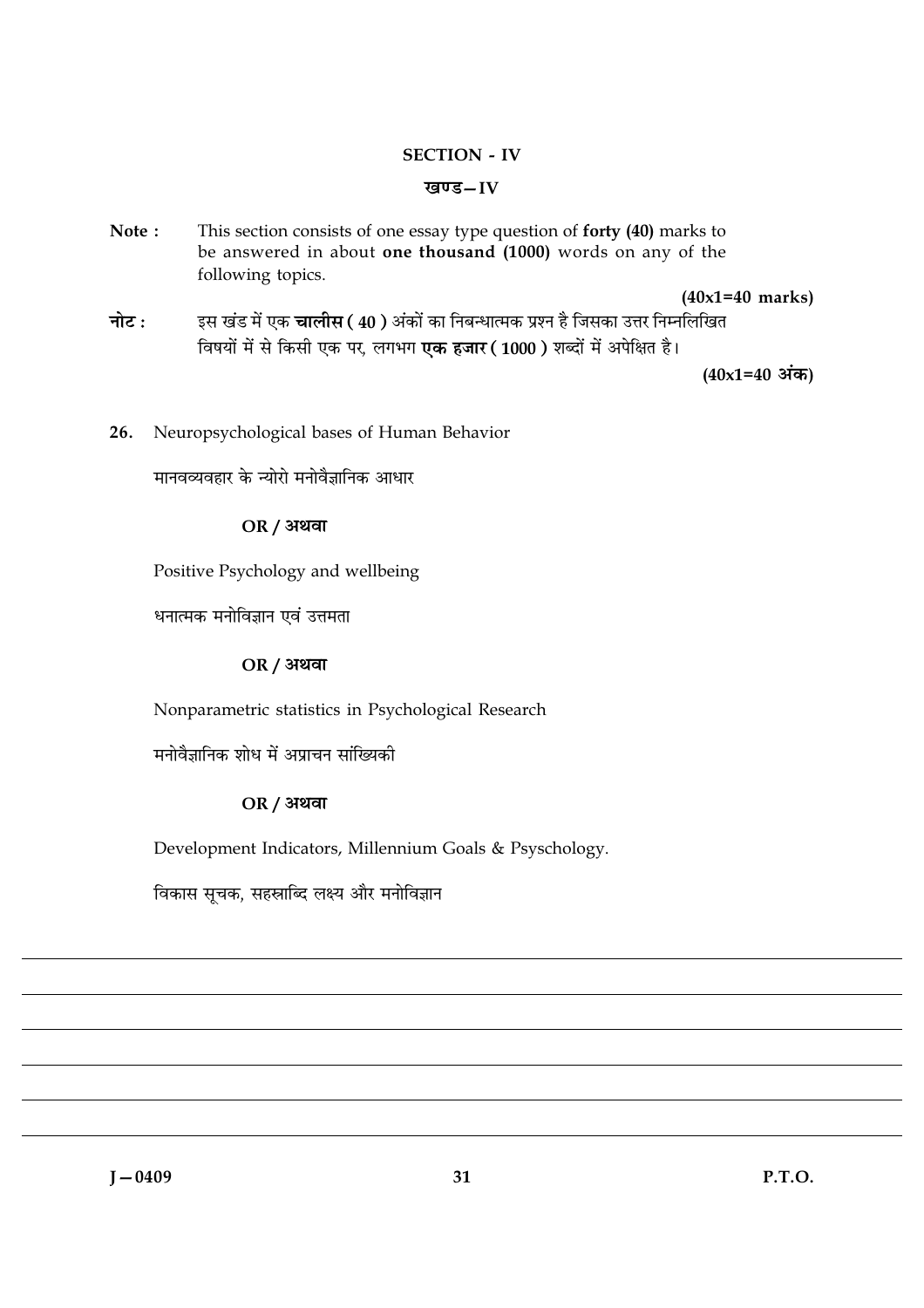L.  $\overline{\phantom{a}}$  $\overline{a}$